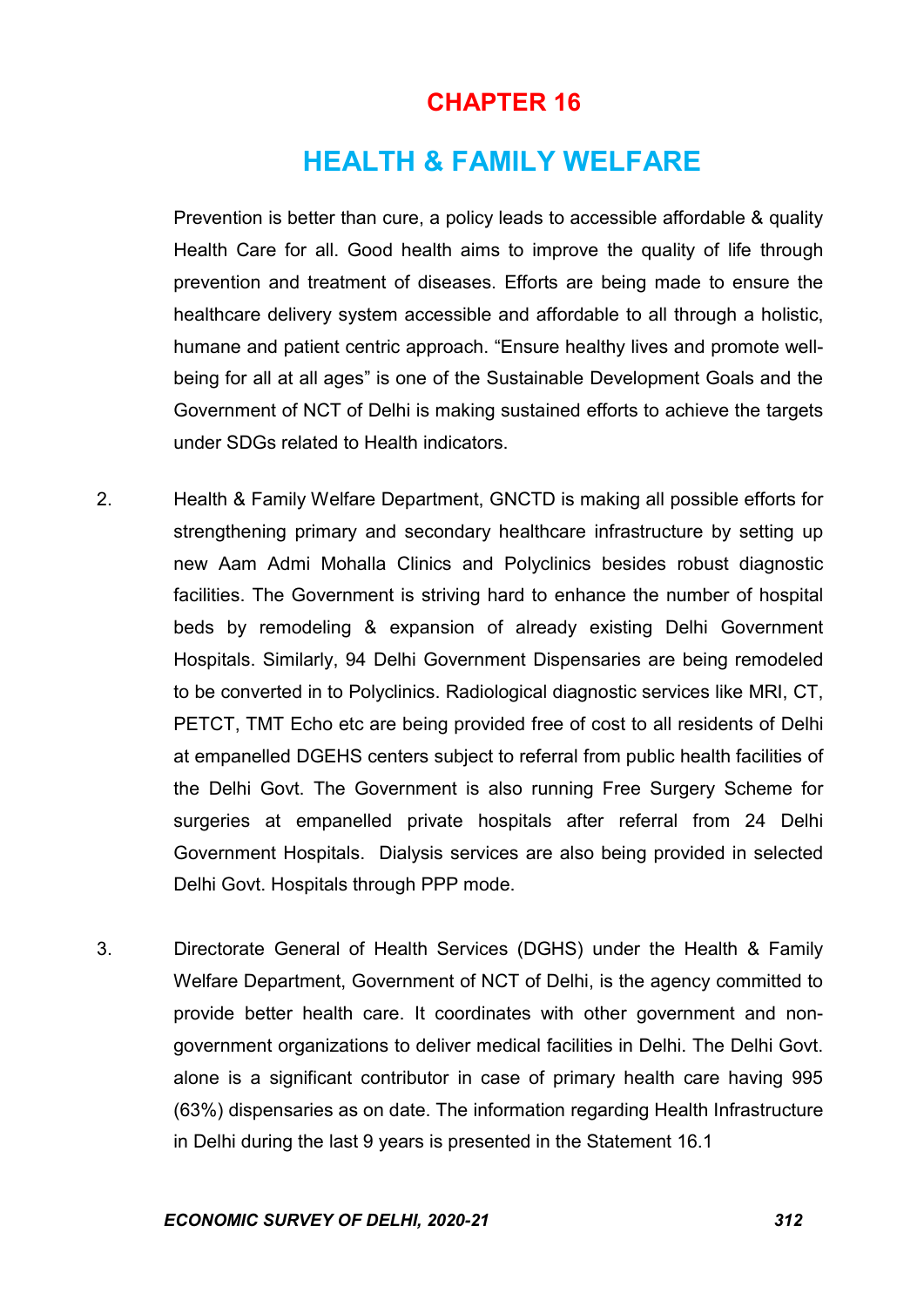#### Statement No 16.1 HEALTH INFRASTRUCTURE FACILITIES IN DELHI DURING THE PERIOD 2011-2019

| S.<br>No.      | <b>Health Institutions</b>      | 2011 |      |      |      | 2012 2013 2014 2015 2016 2017 |      |       | 2018 | 2019 |
|----------------|---------------------------------|------|------|------|------|-------------------------------|------|-------|------|------|
| 1              | Hospitals*                      | 91   | 94   | 95   | 95   | 94                            | 83   | 88    | 88   | 88   |
| $\overline{2}$ | <b>Primary Health Centers</b>   | 8    | 5    | 5    | 2    | 5                             | 7    | 7     | 7    | 7    |
| 3              | Dispensaries**                  | 1239 | 1318 | 1451 | 1389 | 1507                          | 1240 | 1298  | 1432 | 1585 |
| 4              | Maternity Home & Sub Centers*** | 259  | 267  | 267  | 267  | 265                           | 193  | 230   | 251  | 224  |
| 5              | Polyclinics                     | 16   | 19   | 19   | 19   | 42                            | 48   | 54 \$ | 55   | 56\$ |
| 6              | <b>Nursing Homes</b>            | 679  | 750  | 855  | 973  | 1057                          | 1057 | 1160  | 1172 | 1151 |
| 7              | <b>Special Clinics</b>          | 21   | 27   | 27   | 27   | 27                            | 14   | 124   | 167  | 305@ |
| 8              | <b>Medical Colleges</b>         | 12   | 14   | 16   | 16   | 17                            | 17   | 17    | 17   | 17#  |

Source – Dte. of Health Services, GNCTD.

\*Includes all Government Hospitals (Allopathic, Ayurvedic, Homeopathic and T.B. Clinics) but excludes maternity Homes & Primary Health Centers.

\*\*Includes Allopathic, AYUSH Dispensaries, and Mobile Health Clinics.

\*\*\*Includes Maternity Homes, Maternity Centers/sub-centers.

\$ This includes Delhi Government Poly clinics which are converted from Delhi Govt. dispensaries during the year.

@ Includes Chest Clinics & VD Clinics.

# Only colleges running under graduate medical courses (MBBS, BHMS, BAMS, BUMS & BDS).

- 4. It may be inferred from above Statement that number of medical institutions in Delhi has increased gradually at low rate. There are number of reasons behind slow pace of extension of new health outlets such as non-availability of land, shortage of manpower and multiplicity of agencies, etc. Moreover all the hospitals especially major hospitals in Delhi attend heavy patient work load.
- 5. The agency-wise information regarding number of medical institutions and bed capacity in Delhi - 2019-20 is given in the statement 16.2.

#### Statement 16.2

#### AGENCY-WISE NUMBER OF MEDICAL INSTITUTIONS AND BED CAPACITY IN DELHI

| S.             | <b>Agencies</b>                                 | 2019-20             |                        |  |  |
|----------------|-------------------------------------------------|---------------------|------------------------|--|--|
| No.            |                                                 | <b>Institutions</b> | <b>Beds sanctioned</b> |  |  |
| 1              | <b>Delhi Government</b>                         | 40                  | 12464                  |  |  |
| $\overline{2}$ | Municipal Corporation of Delhi                  | 51                  | 3485                   |  |  |
| 3              | New Delhi Municipal Council                     | $\overline{2}$      | 221                    |  |  |
| 4              | Government of India (DGHS, CGHS, Railway,       | 19                  | 9264                   |  |  |
|                | ESI, Army Hospitals, AIIMS, LRS Inst.)          |                     |                        |  |  |
| 5              | Other Autonomous Bodies {Patel Chest Inst., IIT | 4                   | 2995                   |  |  |
|                | Hospital, AllMS, NITRD (earlier LRS)}           |                     |                        |  |  |
| 6              | Private Nursing Homes/Hospitals/Voluntary       | 1151                | 25892                  |  |  |
|                | Organizations                                   |                     |                        |  |  |
|                | <b>Total</b>                                    | 1267                | 54321                  |  |  |

Source – Dte of Health Services, GNCTD.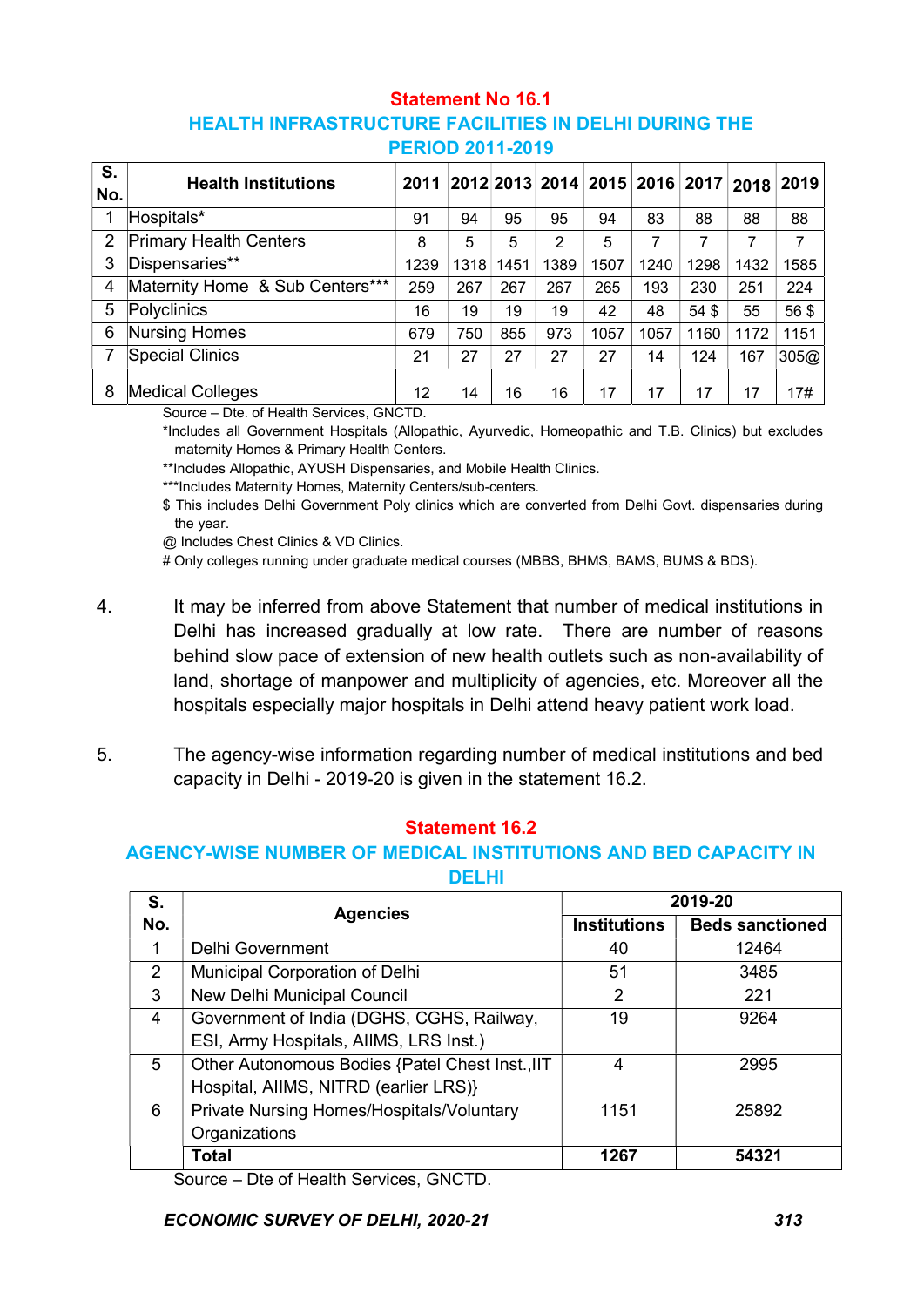6. Growth of Bed Capacity Since 2011 - According to the recommendations of the World Health Organization (WHO), the recommended bed population ratio is 5 beds per thousand populations. However, the bed population ratio in Delhi till 2019-20 has remained at 2.74. The information regarding growth in number of beds in medical institutions and bed population ratio from 2011 onwards is presented in the Statement 16.3:

### Statement 16.3

#### BEDS IN MEDICAL INSTITUTIONS & BED POPULATION RATIO IN DELHI 2011-19

|     | 60 I I J J |                                |                   |                |  |  |  |  |
|-----|------------|--------------------------------|-------------------|----------------|--|--|--|--|
| S.  | Year       | <b>Number of Hospital beds</b> |                   |                |  |  |  |  |
| No. |            | Population (in '00')           | <b>Beds</b>       | Beds per 1000  |  |  |  |  |
|     |            | <b>Projections by CSO</b>      | <b>Sanctioned</b> | <b>Persons</b> |  |  |  |  |
| 1   | 2011       | 169750                         | 42598             | 2.51           |  |  |  |  |
| 2   | 2012       | 173000                         | 42695             | 2.47           |  |  |  |  |
| 3   | 2013       | 176310                         | 43596             | 2.47           |  |  |  |  |
| 4   | 2014       | 179690                         | 48096             | 2.68           |  |  |  |  |
| 5   | 2015       | 183140                         | 49969             | 2.73           |  |  |  |  |
| 6   | 2016       | 186640                         | 53329             | 2.86           |  |  |  |  |
| 7   | 2017       | 191287                         | 57194             | 2.99           |  |  |  |  |
| 8   | 2018       | 194793                         | 57709             | 2.96           |  |  |  |  |
| 9   | 2019       | 198299                         | 54321             | 2.74           |  |  |  |  |

Source – Dte. of Health Services, GNCTD.



7. The total sanctioned bed capacity of medical institutions in Delhi was 54321 as on 31<sup>st</sup> March 2020 available in 1267 (Govt./Pvt.) Medical Institutions / Hospitals in Delhi. The number of beds in the Medical Institutions operated by Government of India, Delhi Government & Local bodies constituted as 22.57 percent, 22.94 percent, 6.82 percent respectively and beds in private nursing homes/ hospitals/ voluntary organizations were recorded at 47.67 percent. In addition to the well-known government hospitals, Delhi has also showed the highest private sector participation in health sector.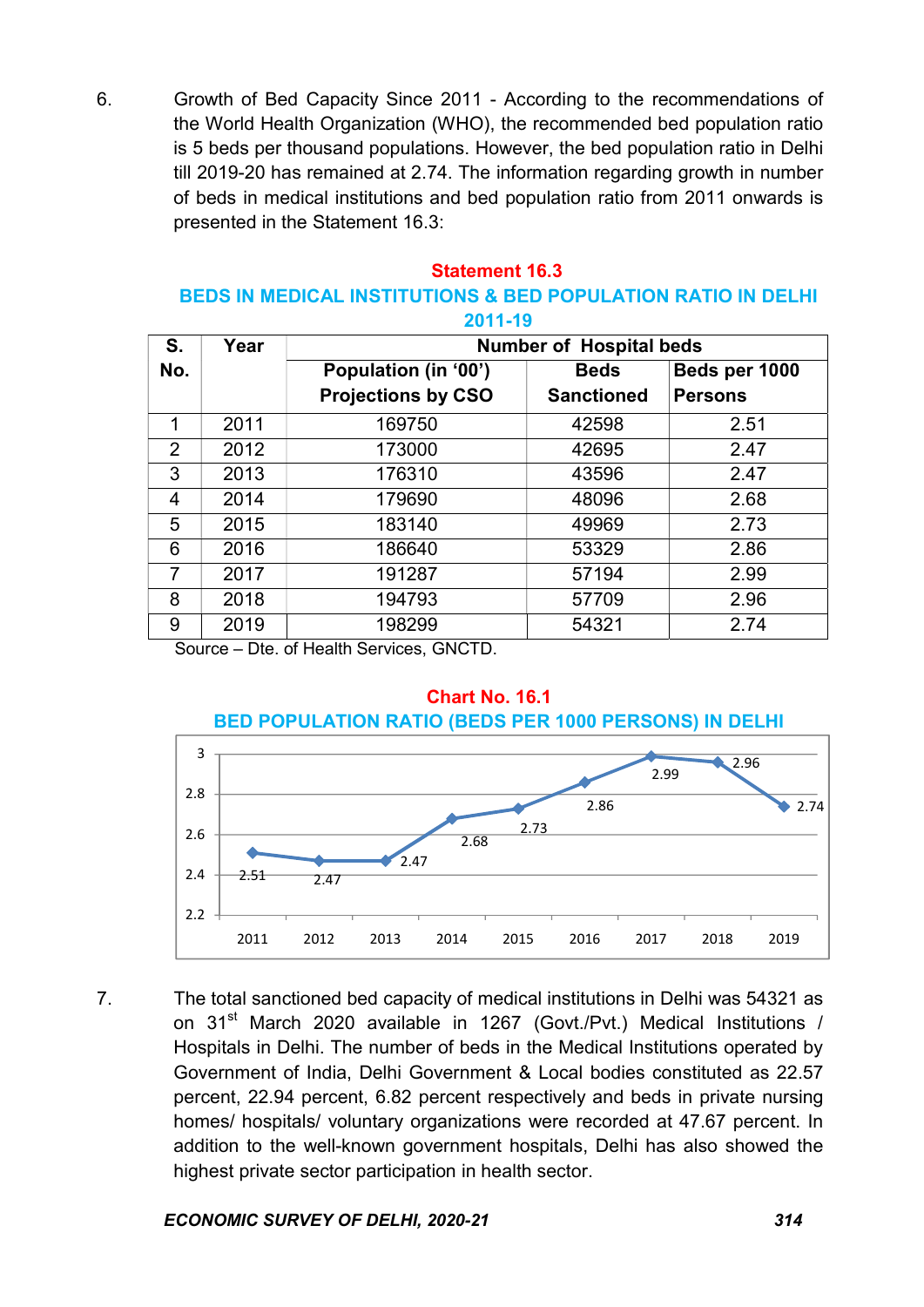The information regarding agency-wise medical institutions having the beds capacity in Delhi as on 31st March 2020 is depicted in Statement 16.2 while details of bed population ratio since 2011 to 2019 are available in the Statement 16.3. Bed population ratio has shown a marginal rise with 2.74 in 2019 from 2.51 in 2011. Besides new projects, Government as started remodeling/ expansion of existing hospitals so as to add up new beds as per available FAR.

8. Status of major Hospitals being constructed by Govt. of NCT of Delhi – Around 12 Hospitals are being constructed or under planning stage. A list of eight major projects showing details of number of beds, date of approval by Competent Authority, project costs, etc. is placed at Statement 16.4

| S.             | Name of                                                                                                                        | Details of ongoing project                                                                                                                                                                                                                                                                                                                                                                                                                                                                                                                                                                                                                                                                 |
|----------------|--------------------------------------------------------------------------------------------------------------------------------|--------------------------------------------------------------------------------------------------------------------------------------------------------------------------------------------------------------------------------------------------------------------------------------------------------------------------------------------------------------------------------------------------------------------------------------------------------------------------------------------------------------------------------------------------------------------------------------------------------------------------------------------------------------------------------------------|
| No.            | <b>Hospital</b>                                                                                                                |                                                                                                                                                                                                                                                                                                                                                                                                                                                                                                                                                                                                                                                                                            |
| 1              | 600 bedded<br><b>Hospital</b><br><b>At Ambedkar</b><br><b>Nagar</b>                                                            | • Earlier Plan of 200 bedded Hospital. Revised Plan: Enhancement<br>of bed strength to 600 beds under Centrally Sponsored Scheme of<br>NHM.<br>• NBCC awarded construction works: Date of Start: 30.12.2013.<br>• Total cost $ \overline{z}$ 180.95 Cr (600 beds Hospital) i.e. 125.90 Crores<br>(200 beds) ₹ 55.09 Crore (enhanced 400 beds) has been approved<br>vide cabinet decision no.2434 dated 22.10.2016<br>• The Medical Director of Ambedkar Nagar Hospital has been<br>appointed by the Hon'ble LG of Delhi.<br>• The Hospital has already been started for COVID patients as per<br>decision taken by Council of Ministers vide Cabinet decision<br>no.2850 Dated 15/07/2020. |
| $\overline{2}$ | 1725 bedded<br><b>Indira Gandhi</b><br>Hospital &<br><b>Medical</b><br><b>College</b><br>Sector-9&<br>Sector - 17<br>at Dwarka | • Original Plan of 700 bedded hospital - Date of Start: 27.08.2014<br>• Total cost $ \overline{z}$ 566.55 Crore (700 bedded hospital) has been<br>approved vide Cabinet Decision no. 2025 dated 06/06/2013.<br>• Present Progress: 87%.<br>• Revised Plan to enhance bed capacity to 1725 beds (1241 beds in<br>phase-I & 484 beds in phase $-$ II).<br>• Medical Director for said project has already been appointed.                                                                                                                                                                                                                                                                    |
| 3              | 768 bedded<br><b>Hospital</b><br><b>At Burari</b>                                                                              | Earlier Plan of 200 bedded Hospital.<br>$\bullet$<br>Construction started on 07.02.2013.<br>$\bullet$<br>Revised Plan: Enhancement of bed strength to 768 beds.<br>$\bullet$<br>Revised PE amounting to $\bar{z}$ 265.80 Cr. For enhancement of bed<br>strength (768 beds) has been approved vide Cabinet Decision No:<br>2582 dated 22/05/2018.<br>• The Medical Director for Burari Hospital has been appointed by<br>Hon'ble LG of Delhi.<br>The Hospital has already been started for COVID patients as per<br>decision taken by Council of Ministers vide Cabinet decision<br>no.2844 Dated 26/06/2020                                                                                |

# Statement 16.4

# LIST OF HOSPITALS WHICH ARE UNDER CONSTRUCTION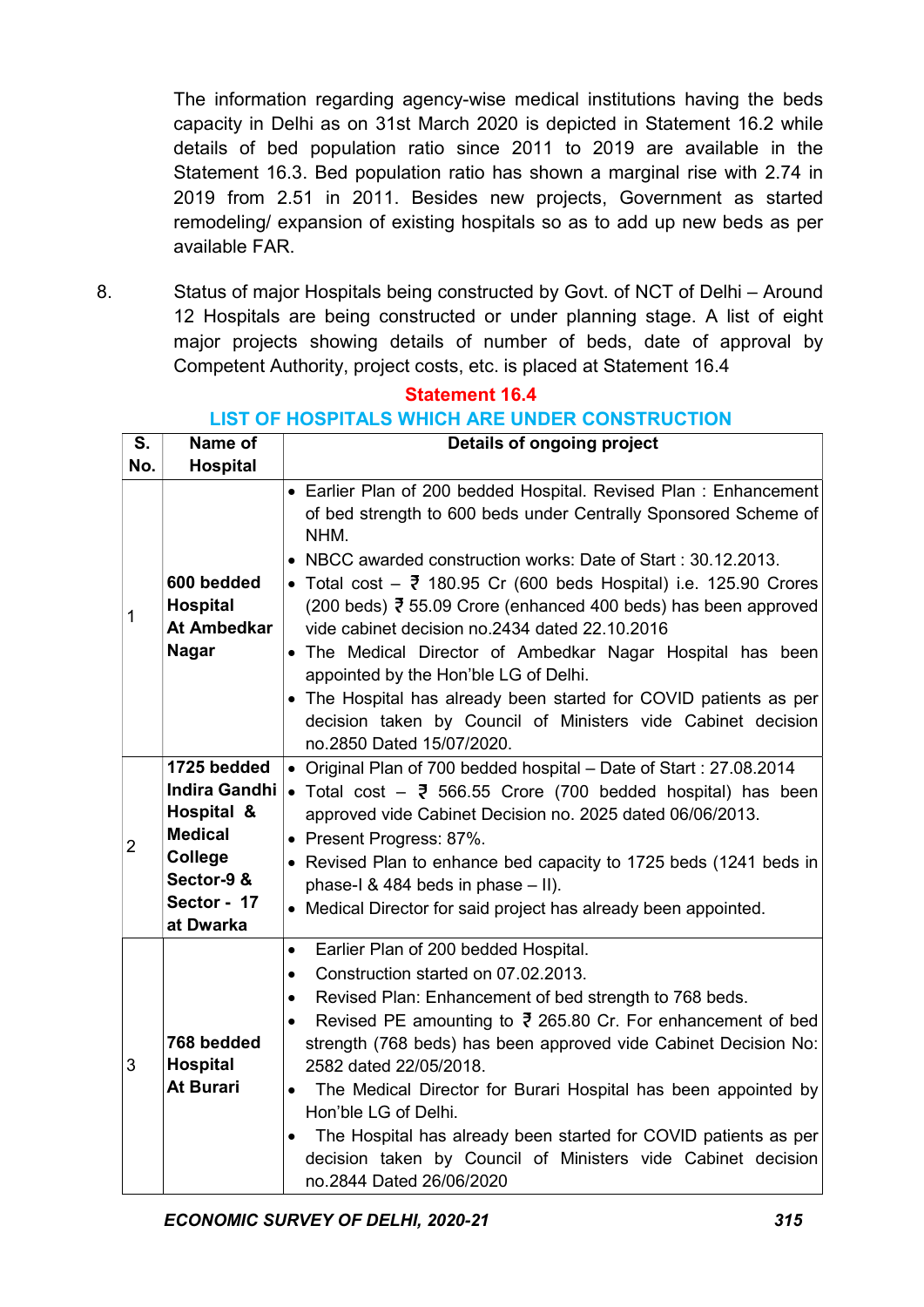|               |                                                                                             | • Earlier Plan of 200 bedded hospital.                                                                                                                                                                                                                                                                                                                                                                                                                                                                                                                                                                                                                                                                                                                                                                                                                                                                                                                                                                                                                                                                                                                                                    |
|---------------|---------------------------------------------------------------------------------------------|-------------------------------------------------------------------------------------------------------------------------------------------------------------------------------------------------------------------------------------------------------------------------------------------------------------------------------------------------------------------------------------------------------------------------------------------------------------------------------------------------------------------------------------------------------------------------------------------------------------------------------------------------------------------------------------------------------------------------------------------------------------------------------------------------------------------------------------------------------------------------------------------------------------------------------------------------------------------------------------------------------------------------------------------------------------------------------------------------------------------------------------------------------------------------------------------|
|               |                                                                                             | • Proposed bed strength has been increased from 200 to 600 beds.                                                                                                                                                                                                                                                                                                                                                                                                                                                                                                                                                                                                                                                                                                                                                                                                                                                                                                                                                                                                                                                                                                                          |
|               |                                                                                             | • Consultancy work was awarded to M/s Arcop Associates Pvt. Ltd.                                                                                                                                                                                                                                                                                                                                                                                                                                                                                                                                                                                                                                                                                                                                                                                                                                                                                                                                                                                                                                                                                                                          |
|               |                                                                                             | on 08.11.2018.                                                                                                                                                                                                                                                                                                                                                                                                                                                                                                                                                                                                                                                                                                                                                                                                                                                                                                                                                                                                                                                                                                                                                                            |
|               | 691 bedded                                                                                  | • The Preliminary estimate has been approved by EFC for 691 beds                                                                                                                                                                                                                                                                                                                                                                                                                                                                                                                                                                                                                                                                                                                                                                                                                                                                                                                                                                                                                                                                                                                          |
| 4             | <b>Hospital</b>                                                                             | on 18/11/2019 for construction of hospital.                                                                                                                                                                                                                                                                                                                                                                                                                                                                                                                                                                                                                                                                                                                                                                                                                                                                                                                                                                                                                                                                                                                                               |
|               | <b>At Madipur</b>                                                                           | • Tender were invited on 11/02/2019 by PWD. Technical bid were                                                                                                                                                                                                                                                                                                                                                                                                                                                                                                                                                                                                                                                                                                                                                                                                                                                                                                                                                                                                                                                                                                                            |
|               |                                                                                             | opened on 05/02/2020 and approved by competent authority.                                                                                                                                                                                                                                                                                                                                                                                                                                                                                                                                                                                                                                                                                                                                                                                                                                                                                                                                                                                                                                                                                                                                 |
|               |                                                                                             | Financial bids were opened on 25/02/2020. The work will be                                                                                                                                                                                                                                                                                                                                                                                                                                                                                                                                                                                                                                                                                                                                                                                                                                                                                                                                                                                                                                                                                                                                |
|               |                                                                                             | awarded after approval of plans from SDMC.                                                                                                                                                                                                                                                                                                                                                                                                                                                                                                                                                                                                                                                                                                                                                                                                                                                                                                                                                                                                                                                                                                                                                |
|               |                                                                                             | • Earlier Plan of 200 bedded Hospital.                                                                                                                                                                                                                                                                                                                                                                                                                                                                                                                                                                                                                                                                                                                                                                                                                                                                                                                                                                                                                                                                                                                                                    |
|               |                                                                                             | • Proposed bed strength has been increased from 200 to 1500 beds                                                                                                                                                                                                                                                                                                                                                                                                                                                                                                                                                                                                                                                                                                                                                                                                                                                                                                                                                                                                                                                                                                                          |
|               |                                                                                             | along with construction of Medical College. The scheme comprised                                                                                                                                                                                                                                                                                                                                                                                                                                                                                                                                                                                                                                                                                                                                                                                                                                                                                                                                                                                                                                                                                                                          |
|               | 2716 bedded                                                                                 | of a 2716 bedded hospital has to be established in two phases. In                                                                                                                                                                                                                                                                                                                                                                                                                                                                                                                                                                                                                                                                                                                                                                                                                                                                                                                                                                                                                                                                                                                         |
|               | <b>Hospital &amp;</b>                                                                       | phase-I, 1164 bed hospital building (Block A-1164 beds + Block B -                                                                                                                                                                                                                                                                                                                                                                                                                                                                                                                                                                                                                                                                                                                                                                                                                                                                                                                                                                                                                                                                                                                        |
| 5             | <b>Trauma</b>                                                                               | 1552 beds). In Phase-I, 1164 bedded hospital is being constructed.                                                                                                                                                                                                                                                                                                                                                                                                                                                                                                                                                                                                                                                                                                                                                                                                                                                                                                                                                                                                                                                                                                                        |
|               | <b>Centre</b>                                                                               | • WD has appointed M/s Design Associates Inc. for Consultancy                                                                                                                                                                                                                                                                                                                                                                                                                                                                                                                                                                                                                                                                                                                                                                                                                                                                                                                                                                                                                                                                                                                             |
|               | at Siraspur                                                                                 | Services for Comprehensive Planning & Designing.                                                                                                                                                                                                                                                                                                                                                                                                                                                                                                                                                                                                                                                                                                                                                                                                                                                                                                                                                                                                                                                                                                                                          |
|               |                                                                                             | • The Preliminary Estimate amounting to $\overline{3}$ 487.54 Crore has been                                                                                                                                                                                                                                                                                                                                                                                                                                                                                                                                                                                                                                                                                                                                                                                                                                                                                                                                                                                                                                                                                                              |
|               |                                                                                             | approved by EFC on 10/12/2019 for construction of 1164 bedded                                                                                                                                                                                                                                                                                                                                                                                                                                                                                                                                                                                                                                                                                                                                                                                                                                                                                                                                                                                                                                                                                                                             |
|               |                                                                                             | new hospital work at Siraspur.                                                                                                                                                                                                                                                                                                                                                                                                                                                                                                                                                                                                                                                                                                                                                                                                                                                                                                                                                                                                                                                                                                                                                            |
|               |                                                                                             | • Earlier Plan of 100 bedded Hospital.                                                                                                                                                                                                                                                                                                                                                                                                                                                                                                                                                                                                                                                                                                                                                                                                                                                                                                                                                                                                                                                                                                                                                    |
|               |                                                                                             | • Proposed bed strength has been increased from 100 to 300 beds.                                                                                                                                                                                                                                                                                                                                                                                                                                                                                                                                                                                                                                                                                                                                                                                                                                                                                                                                                                                                                                                                                                                          |
|               | 300 bedded<br><b>Hospital at</b><br><b>Sarita Vihar</b>                                     | • The PE for providing consultancy services for Comprehensive                                                                                                                                                                                                                                                                                                                                                                                                                                                                                                                                                                                                                                                                                                                                                                                                                                                                                                                                                                                                                                                                                                                             |
|               |                                                                                             | planning & designing of construction of hospital building at Sarita                                                                                                                                                                                                                                                                                                                                                                                                                                                                                                                                                                                                                                                                                                                                                                                                                                                                                                                                                                                                                                                                                                                       |
|               |                                                                                             | Vihar (300 beds) has been approved by competent and conveyed                                                                                                                                                                                                                                                                                                                                                                                                                                                                                                                                                                                                                                                                                                                                                                                                                                                                                                                                                                                                                                                                                                                              |
|               |                                                                                             |                                                                                                                                                                                                                                                                                                                                                                                                                                                                                                                                                                                                                                                                                                                                                                                                                                                                                                                                                                                                                                                                                                                                                                                           |
|               |                                                                                             |                                                                                                                                                                                                                                                                                                                                                                                                                                                                                                                                                                                                                                                                                                                                                                                                                                                                                                                                                                                                                                                                                                                                                                                           |
|               |                                                                                             |                                                                                                                                                                                                                                                                                                                                                                                                                                                                                                                                                                                                                                                                                                                                                                                                                                                                                                                                                                                                                                                                                                                                                                                           |
|               |                                                                                             |                                                                                                                                                                                                                                                                                                                                                                                                                                                                                                                                                                                                                                                                                                                                                                                                                                                                                                                                                                                                                                                                                                                                                                                           |
|               |                                                                                             |                                                                                                                                                                                                                                                                                                                                                                                                                                                                                                                                                                                                                                                                                                                                                                                                                                                                                                                                                                                                                                                                                                                                                                                           |
|               |                                                                                             |                                                                                                                                                                                                                                                                                                                                                                                                                                                                                                                                                                                                                                                                                                                                                                                                                                                                                                                                                                                                                                                                                                                                                                                           |
|               |                                                                                             |                                                                                                                                                                                                                                                                                                                                                                                                                                                                                                                                                                                                                                                                                                                                                                                                                                                                                                                                                                                                                                                                                                                                                                                           |
|               |                                                                                             |                                                                                                                                                                                                                                                                                                                                                                                                                                                                                                                                                                                                                                                                                                                                                                                                                                                                                                                                                                                                                                                                                                                                                                                           |
|               |                                                                                             |                                                                                                                                                                                                                                                                                                                                                                                                                                                                                                                                                                                                                                                                                                                                                                                                                                                                                                                                                                                                                                                                                                                                                                                           |
|               |                                                                                             |                                                                                                                                                                                                                                                                                                                                                                                                                                                                                                                                                                                                                                                                                                                                                                                                                                                                                                                                                                                                                                                                                                                                                                                           |
|               |                                                                                             |                                                                                                                                                                                                                                                                                                                                                                                                                                                                                                                                                                                                                                                                                                                                                                                                                                                                                                                                                                                                                                                                                                                                                                                           |
|               |                                                                                             |                                                                                                                                                                                                                                                                                                                                                                                                                                                                                                                                                                                                                                                                                                                                                                                                                                                                                                                                                                                                                                                                                                                                                                                           |
|               |                                                                                             |                                                                                                                                                                                                                                                                                                                                                                                                                                                                                                                                                                                                                                                                                                                                                                                                                                                                                                                                                                                                                                                                                                                                                                                           |
|               |                                                                                             |                                                                                                                                                                                                                                                                                                                                                                                                                                                                                                                                                                                                                                                                                                                                                                                                                                                                                                                                                                                                                                                                                                                                                                                           |
|               | 691 bedded                                                                                  |                                                                                                                                                                                                                                                                                                                                                                                                                                                                                                                                                                                                                                                                                                                                                                                                                                                                                                                                                                                                                                                                                                                                                                                           |
|               | <b>Hospital at</b>                                                                          |                                                                                                                                                                                                                                                                                                                                                                                                                                                                                                                                                                                                                                                                                                                                                                                                                                                                                                                                                                                                                                                                                                                                                                                           |
|               |                                                                                             |                                                                                                                                                                                                                                                                                                                                                                                                                                                                                                                                                                                                                                                                                                                                                                                                                                                                                                                                                                                                                                                                                                                                                                                           |
|               |                                                                                             |                                                                                                                                                                                                                                                                                                                                                                                                                                                                                                                                                                                                                                                                                                                                                                                                                                                                                                                                                                                                                                                                                                                                                                                           |
|               |                                                                                             |                                                                                                                                                                                                                                                                                                                                                                                                                                                                                                                                                                                                                                                                                                                                                                                                                                                                                                                                                                                                                                                                                                                                                                                           |
|               |                                                                                             |                                                                                                                                                                                                                                                                                                                                                                                                                                                                                                                                                                                                                                                                                                                                                                                                                                                                                                                                                                                                                                                                                                                                                                                           |
| 6<br>7.<br>8. | 691 bedded<br><b>Hospital at</b><br><b>Vikaspuri</b><br>(Hastsal)<br>Jwalapuri<br>(Nangloi) | to PWD on 08/03/2018.<br>• Consultancy work was awarded to M/s Arcop Associates Pvt. Ltd.<br>on 08.11.2018.<br>• Earlier Plan of 200 bedded Hospital.<br>• The bed strength of the hospital project has been upgraded to 600<br>from 200 bedded hospital by the Hon'ble Health Minister, GNCTD.<br>• The Preliminary Estimate has been approved by EFC for 691 beds<br>on 18/11/2019 for construction of hospital.<br>• Tender were invited on 12/12/2019 by PWD. Technical bid were<br>opened on 05/02/2020 and approved by competent authority.<br>Financial bids were opened on 26/02/2020. The work will be<br>awarded after approval of plans from SDMC<br>• Earlier Plan of 200 bedded Hospital.<br>• The bed strength of the hospital project has been upgraded to 500<br>from 200 bedded hospital by the Hon'ble Health Minister, GNCTD.<br>• Consultancy work was awarded to M/s Arcop Associated Pvt. Ltd.<br>on 08/11/2018.<br>The Preliminary Estimate has been approved by EFC for 691 beds<br>on 18/11/2019 for construction of hospital.<br>• Tender were invited & Processed by PWD. Tender was accepted<br>by competent authority and award letter issued on 14/08/2020. |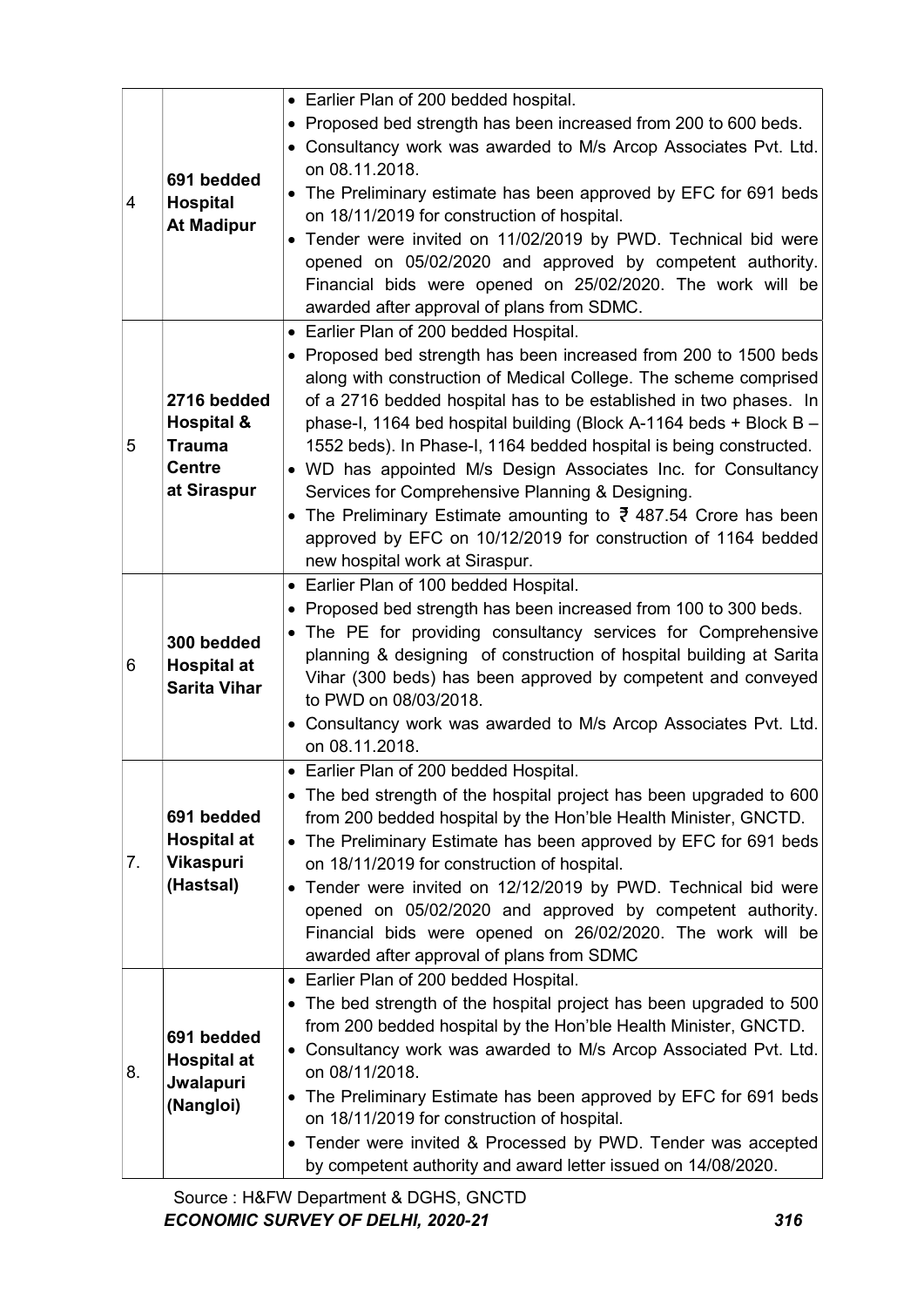Besides above, Delhi Govt. has decided to remodel around 18 existing Hospitals so as to enhance number of existing beds as per FAR norms. Around 14000 new beds will be added due to planned remodeling of these existing 16 Hospitals. The status of 15 major projects of remodeling considered by Expenditure Finance Committee is as follows:

#### Statement 16.5

#### STATUS OF HOSPITALS TO BE RE-MODELED / EXPANDED

| S.             | <b>Name of Hospital</b>             | P.E./Cost Bed in |             | <b>Proposed</b> | <b>Total beds</b>     | Approved   |
|----------------|-------------------------------------|------------------|-------------|-----------------|-----------------------|------------|
| No.            |                                     | (₹ in<br>Crore)  | existence   | new<br>beds     | after<br>remodeling / | by         |
|                |                                     |                  |             |                 | expansion             |            |
| 1              | <b>LN Hospital</b><br>(New Block)   | 533.91           | $\mathbf 0$ | 1570            | 1570                  | Cabinet    |
| $\overline{2}$ | SRHC (Cancer &<br>Maternity Block)  | 244.35           | 200         | 600             | 800                   | Cabinet    |
| 3              | Dr. B. R. Ambedkar                  | 194.91           | 500         | 463             | 963                   | Cabinet    |
| 4              | <b>JPCH</b>                         | 189.77           | 339         | 221             | 560                   | Cabinet    |
| 5              | Bhagwan Mahavir                     | 172.79           | 360         | 384             | 744                   | Cabinet    |
| 6              | <b>Guru Govind Singh</b>            | 172.03           | 100         | 472             | 572                   | Cabinet    |
| $\overline{7}$ | LBS - New Mother<br>and Child Block | 143.73           | 105         | 460             | 565                   | Cabinet    |
| 8              | Sanjay Gandhi<br>Memorial           | 117.78           | 300         | 362             | 662                   | Cabinet    |
| 9              | Acharya Shree<br><b>Bhikshu</b>     | 94.38            | 100         | 270             | 370                   | <b>EFC</b> |
| 10             | <b>RTRM</b>                         | 86.31            | 100         | 270             | 370                   | <b>EFC</b> |
| 11             | Deep Chand Bandhu                   | 69.36            | 284         | 281             | 565                   | <b>EFC</b> |
| 12             | Aruna Asaf Ali                      | 55.36            | 100         | 51              | 151                   | <b>EFC</b> |
| 13             | Shree Dada Dev<br>Shishu Maitri     | 53.44            | 106         | 175             | 281                   | <b>EFC</b> |
| 14             | Lok Nayak Hosp<br>(Causality Block) | 58.71            | 190         | 194             | 384                   | <b>EFC</b> |
| 15             | Hedgewar Arogya<br>Sansthan         | 210.24           | 200         | 350             | 550                   | <b>EFC</b> |

Source : H&FW Department & DGHS, SE(Health), GNCTD

- 9. The recent report of NSSO  $(75<sup>th</sup>$  round 2017-18) on Social Consumption in India-Health provides information on estimated share of hospitalisation cases (excluding child birth) by type of hospital as 86% share under Govt. Hospitals and 14 % Private Hospitals.
- 10. Medical Colleges of All Systems of Medicines in Delhi 17 medical colleges provide different under graduate courses of all (Allopathy, Ayurvedic, Unani & Homeopathy) in Delhi. Details of annual intake, year of establishment, course offered etc in respect of these colleges are placed at Statement 16.6.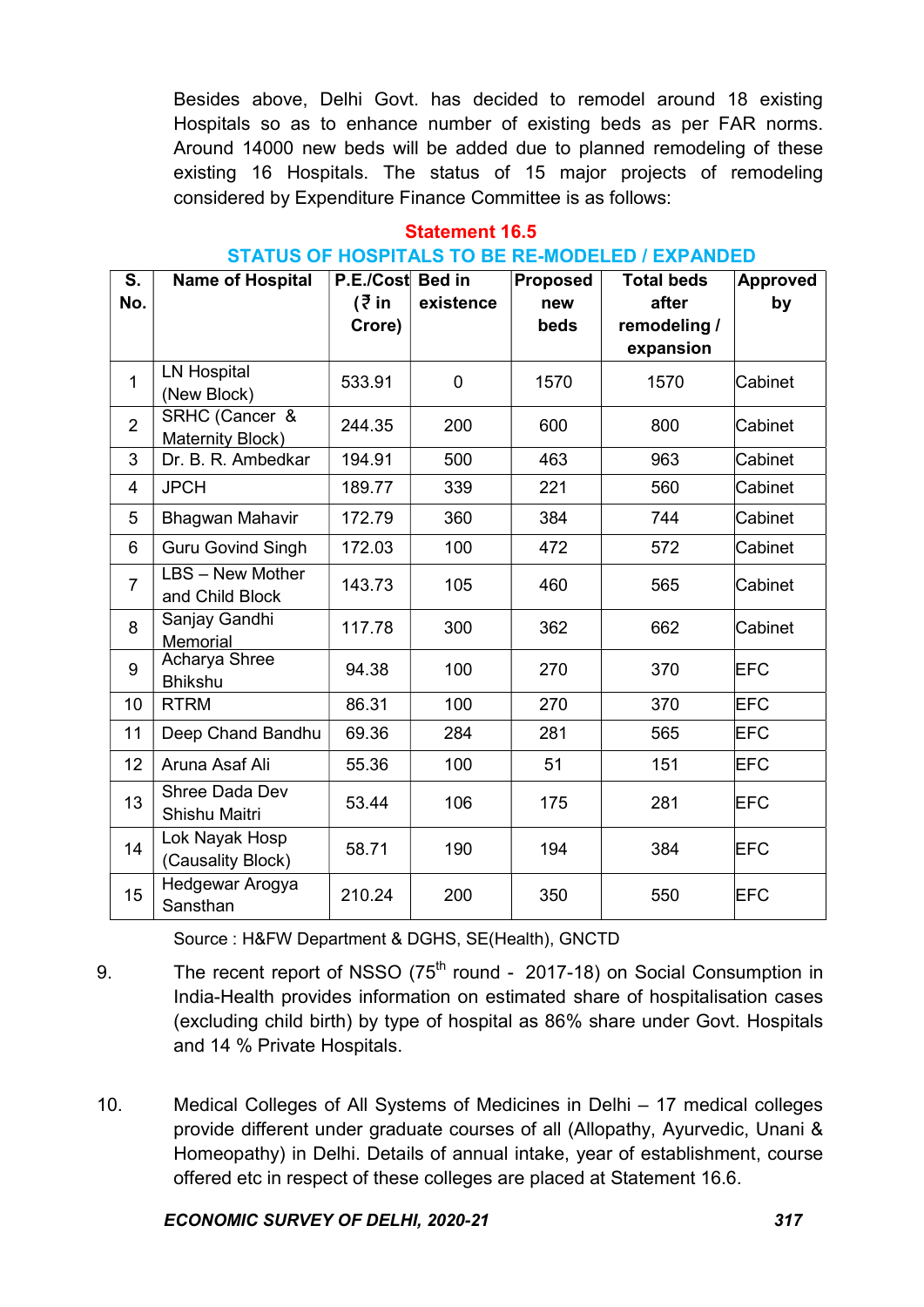#### Statement 16.6

#### LIST OF MEDICAL COLLEGES OF ALL SYSTEMS OF MEDICINES INTAKE CAPACITY

| S.             | <b>Name of the Medical</b>                        | <b>Establishe</b> | Course                 | Annual        |
|----------------|---------------------------------------------------|-------------------|------------------------|---------------|
| No.            | <b>College/University to which affiliated</b>     | d in Year         |                        | <b>Intake</b> |
| $\mathbf{1}$   | Lady Hardinge Medical College & Hospital,         | 1916              | <b>MBBS</b>            | 240           |
|                | New Delhi, (Delhi University)                     |                   | PG                     | 174           |
| $\overline{2}$ | A &U Tibbia College & Hospital , Karol Bagh,      | 1906              | <b>Under Graduate</b>  |               |
|                | (Delhi University)<br>Delhi                       |                   | Ayurveda (BAMS)        | 75            |
|                |                                                   |                   | Unani (BUMS)           | 75            |
|                |                                                   |                   | <b>Post Graduate</b>   |               |
|                |                                                   |                   | Ayurveda (BAMS)        | 06            |
|                |                                                   |                   | Unani (BUMS)           | 10            |
|                |                                                   |                   |                        |               |
| 3              | All India Institute of Medical Sciences (AIIMS),  | 1956              | <b>MBBS</b>            | 107           |
|                | New Delhi, (Autonomous)                           |                   |                        |               |
| $\overline{4}$ | Maulana Azad Medical College, (MAMC),             | 1958              | <b>MBBS</b>            | 250           |
|                | Bahadur Shah Zafar Marg, New Delhi (Delhi         |                   | PG                     | 226           |
|                | University)                                       |                   |                        |               |
| 5              | Medical<br>Nehru Homeopathic<br>College           | 1963              | BHMS/                  | 125           |
|                | &Hospital, Defence Colony, N. Delhi               |                   | MD(Homeo)              | 07            |
|                | (Delhi University)                                |                   |                        |               |
| 6              | Hamdard<br>Institute<br>of<br>Medical<br>Sciences | 1963              | <b>MBBS</b>            | 100           |
|                | &Research, (Jamia Hamdard University)             |                   | MD/MS                  | 49            |
| $\overline{7}$ | University College of Medical<br>Sciences,        | 1971              | MBBS/                  | 170           |
|                | Dilshad Garden, Delhi (Delhi University)          |                   | MD/MS/MDS              | 188           |
|                |                                                   |                   | B.Sc.(MT)Radiology     | 19            |
|                |                                                   |                   | M.Sc.(R&MIT)           | 06            |
|                |                                                   |                   | Radiology              |               |
| 8              | Maulana Azad Institute of Dental Sciences,        | 1983              | BDS/                   | 50            |
|                | (Delhi University)                                | 2007              | <b>MDS</b>             | 22            |
| 9              | Dr. B.R.Sur Homeopathic Medical College           | 1985              | <b>BHMS</b>            | 63            |
|                | &Hospital, Moti Bagh, (IP University)             |                   |                        |               |
| 10             | Vardhman Mahavir Medical College,                 | 2002              | MBBS/                  | 170           |
|                | (IP University)                                   |                   | MD/MS/DM               | 321           |
|                |                                                   |                   | <b>Super Specialty</b> | 35            |
| 11             | Army College of Medical Science                   | 2008              | <b>MBBS</b>            | 100           |
|                | (IP University)                                   |                   |                        |               |
| 12             | Faculty of Dentistry, Jamia Millia Islamia,       | 2009              | <b>BDS</b>             | 50            |
|                | Jamia Nagar, New Delhi (Delhi University)         |                   |                        |               |
| 13             | ESIC Dental College & Hospital, Rohini,           | 2010              | <b>BDS</b>             | 62            |
|                | (IP University)                                   |                   |                        |               |
| 14             | Chaudhary Braham Prakash                          | 2009              | <b>BAMS</b>            | 100           |
|                | Ayurvedic Charak Sansthan, Najafgarh,             |                   | <b>PG Courses</b>      | 29            |
|                | (IP University)                                   |                   |                        |               |
| 15             | North Delhi Municipal Corporation<br>Medical      | 2013              | <b>MBBS</b>            | 60            |
|                | College & Hospital, (IP University)               |                   |                        |               |
| 16             | School of Unani Medical Education and             | 1963              | <b>BUMS</b>            | 50            |
|                | Research and Associated Majeeda Unani             |                   | MD(Unani)              | 09            |
|                | Hospital, (Jamia Hamdard University)              |                   | Diploma in Unani       | 06            |
|                |                                                   |                   | Pharmacy               | 10            |
| 17             | Dr. BSA Medical College, Rohini                   | 2016              | <b>MBBS</b>            | 125           |
|                | (IP Universtiy)                                   |                   |                        |               |

Source : DGHS, GNCTD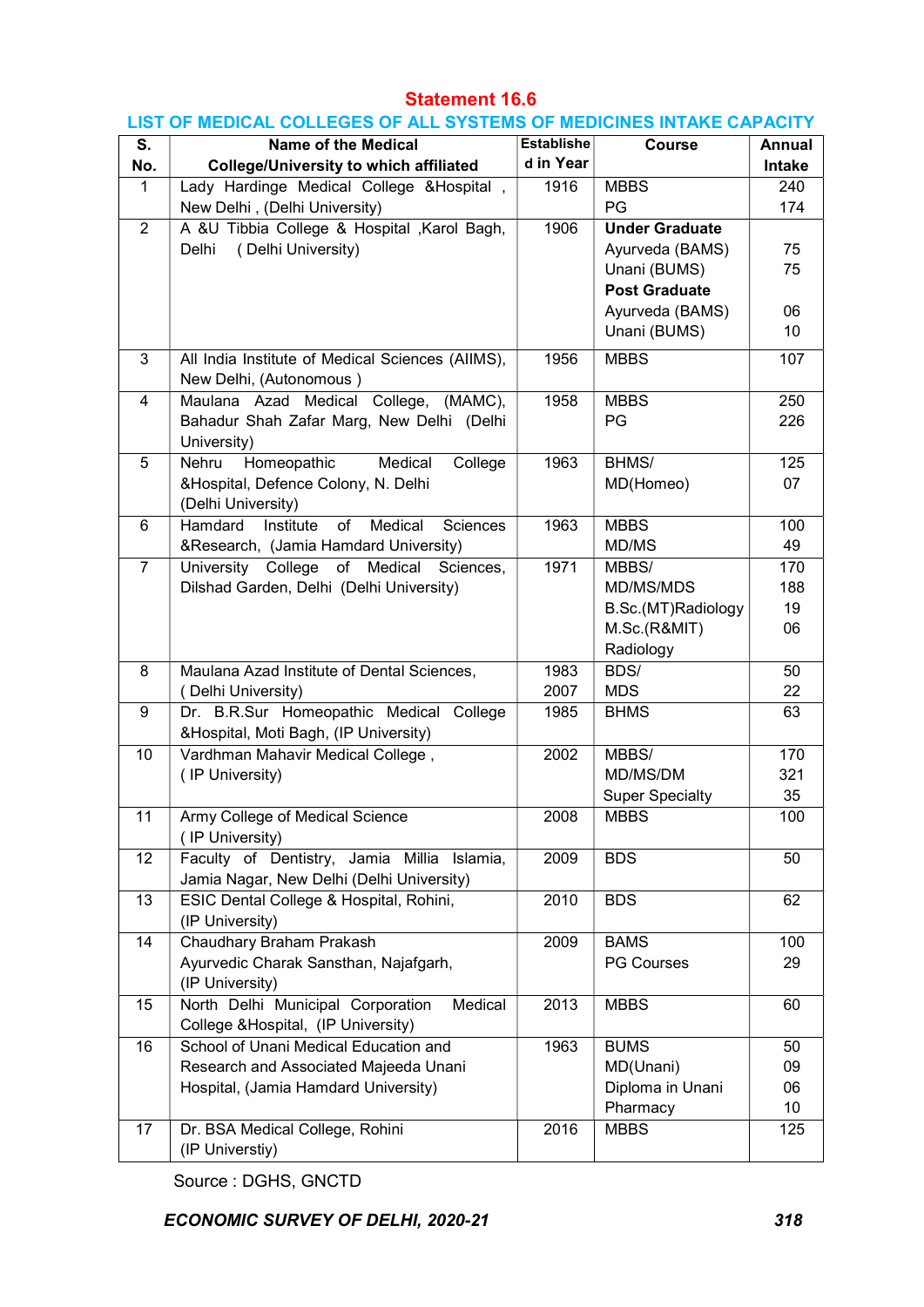11. The information regarding expenditure share of Medical & Public Health Sector (Schemes/ Programmes) is presented in the Statement 16.7

#### Statement 16.7

### SCHEME/ PROGRAMME/PROJECT EXPENDITURE UNDER MEDICAL & PUBLIC HEALTH SECTOR BY DELHI GOVT.

#### (? IN CRORES)

| S.No           | Year    | <b>Total Expenditure on</b><br>all Schemes /<br><b>Programmes/Projects</b> | <b>Expenditure on</b><br>Schemes /<br>Programmes/<br><b>Projects</b> | $\%$<br><b>Expenditure</b> |
|----------------|---------|----------------------------------------------------------------------------|----------------------------------------------------------------------|----------------------------|
| 1.             | 2011-12 | 13642.55                                                                   | 1651.88                                                              | 12.11                      |
| 2.             | 2012-13 | 13237.51                                                                   | 1529.15                                                              | 11.55                      |
| 3.             | 2013-14 | 13964.28                                                                   | 1611.63                                                              | 11.54                      |
| 4.             | 2014-15 | 13979.67                                                                   | 2166.67                                                              | 15.50                      |
| 5.             | 2015-16 | 14960.54                                                                   | 2024.83                                                              | 14.59                      |
| 6.             | 2016-17 | 14355.03                                                                   | 2095.36                                                              | 14.68                      |
| 7 <sub>1</sub> | 2017-18 | 14400.99                                                                   | 1912.42                                                              | 13.28                      |
| 8.             | 2018-19 | 15672.03                                                                   | 2333.64                                                              | 14.89                      |
| 9.             | 2019-20 | 20307.02                                                                   | 2363.53                                                              | 11.64                      |

Source : Schemes / Programmes/ Projects wise expenditure document

12. It is obvious from above Statement that the public investment (Schemes/ Programme expenditure) in Medical & Public Health sector under Scheme/ Programme outlay of Delhi Government has significantly increased from ₹ 1651.88 crore in 2011-12 to ₹ 2363.53 crore in 2019-20.

#### Statement 16.7 (A)

# PER CAPITA EXPENDITURE ON MEDICAL & PUBLIC HEALTH IN DELHI BY **GNCTD**

|             | (in ₹)                                |
|-------------|---------------------------------------|
| Year        | Per Capita expenditure on M&PH Sector |
| 2012-13     | 1572.86                               |
| 2013-14     | 1675.97                               |
| 2014-15     | 1996.49                               |
| 2015-16     | 1962.37                               |
| 2016-17     | 2133.83                               |
| 2017-18     | 2455.85                               |
| 2018-19     | 2801.84                               |
| 2019-20(RE) | 3028.55                               |

Source : Annual Financial Statement, Delhi Budget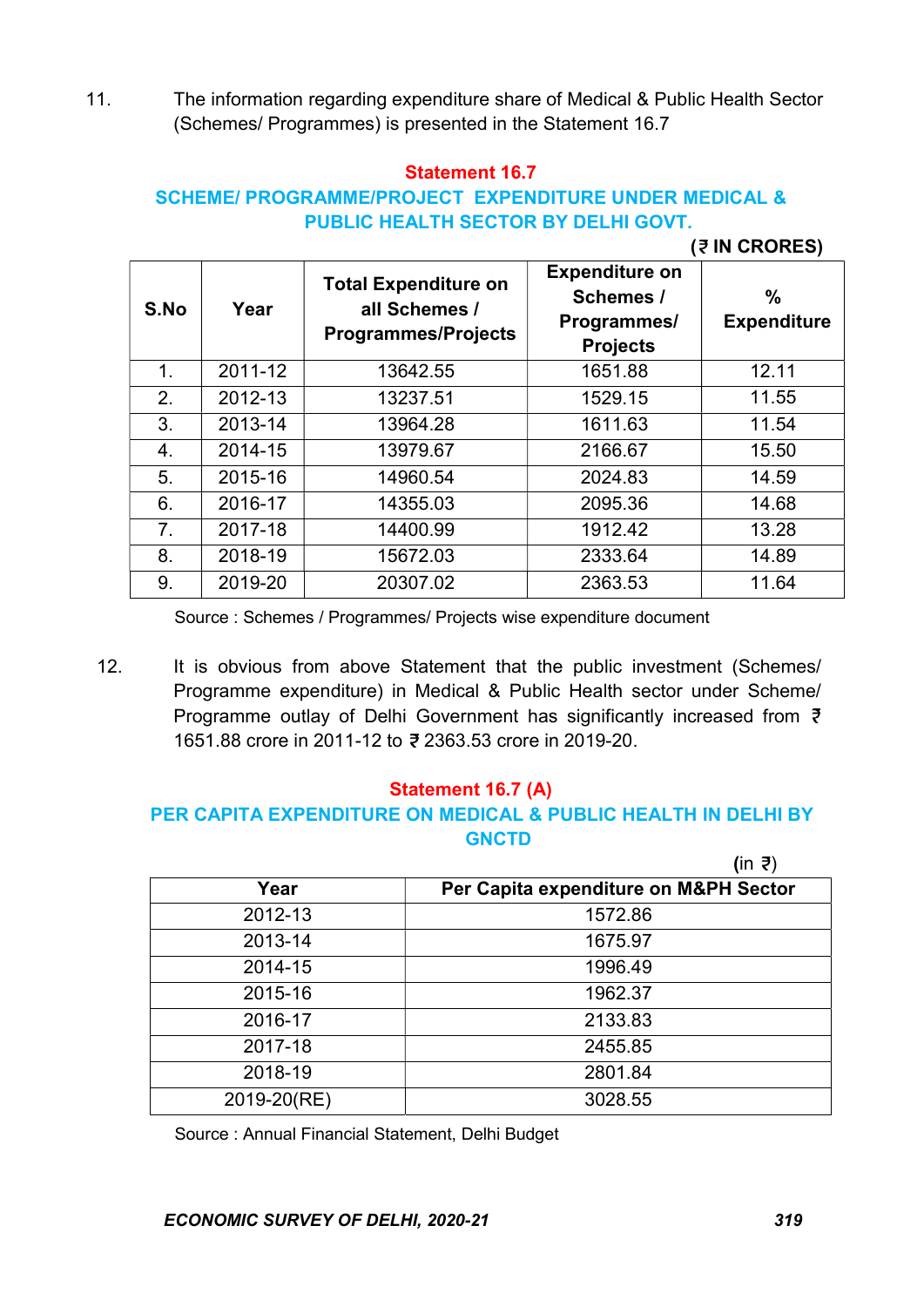- 13. It is clear from above statement that per capita expenditure on Medical & Public Health in Delhi has increased to  $\bar{\mathfrak{z}}$  3029 in 2019-20 from  $\bar{\mathfrak{z}}$  1573 in the year 2012-13 with the increase of 93% during last eight years.
- 14. Expenditure on Medical & Public Health with reference to GSDP The total expenditure on Medical & Public Health taking in to account expenditure incurred under Establishment & Scheme/ Programmes of Govt. of Delhi and of local bodies (DMCs) with reference to GSDP of Delhi is seen hovering around one percent only during 2011-12 to in 2019-20

#### Statement 16.8

#### EXPENDITURE ON THE MEDICAL & PUBLIC HEALTH WITH REFERENCE TO GSDP

| Year    | <b>GSDP at current</b><br>prices ( $\overline{z}$ in crore) | <b>Total Exp. On Medical &amp;</b><br><b>Public Health</b><br>(₹ in crore) | % of GSDP on<br><b>Health</b> |
|---------|-------------------------------------------------------------|----------------------------------------------------------------------------|-------------------------------|
| 2011-12 | 343797                                                      | 3092.23                                                                    | 0.90                          |
| 2012-13 | 391388                                                      | 3115.78                                                                    | 0.80                          |
| 2013-14 | 443960                                                      | 3540.33                                                                    | 0.80                          |
| 2014-15 | 494803                                                      | 4161.90                                                                    | 0.84                          |
| 2015-16 | 550804                                                      | 4206.27                                                                    | 0.76                          |
| 2016-17 | 616085                                                      | 4708.21                                                                    | 0.76                          |
| 2017-18 | 677900                                                      | 5477.59                                                                    | 0.81                          |
| 2018-19 | 750962                                                      | 6430.81 \$                                                                 | 0.86                          |
| 2019-20 | 830872                                                      | 7284.80\$                                                                  | 0.88                          |

Source – Dte. of Economics & Statistics, GNCTD, (based on new base year since 2011-12 onwards), \$ includes RE in case of MCDs

#### Social Consumption on Health

15. As per report of NSSO (75<sup>th</sup> round - 2017-18), Average Medical Expenditure during hospital stay per case of hospitalization in Delhi was Rs 26475.

#### Child & Maternal Health

16. Various significant indicators i.e. Vital Statistics on Birth Rate, Death Rate, Infant Mortality Rate (Neo-natal & Post-natal), U5MR and Fertility Rates etc are released by O/o Registrar General of India, Govt. of India based on findings through Civil Registration System and Sample Registration Survey. Following are Statement 16.9 - 16.12 reflecting statistics on vital events –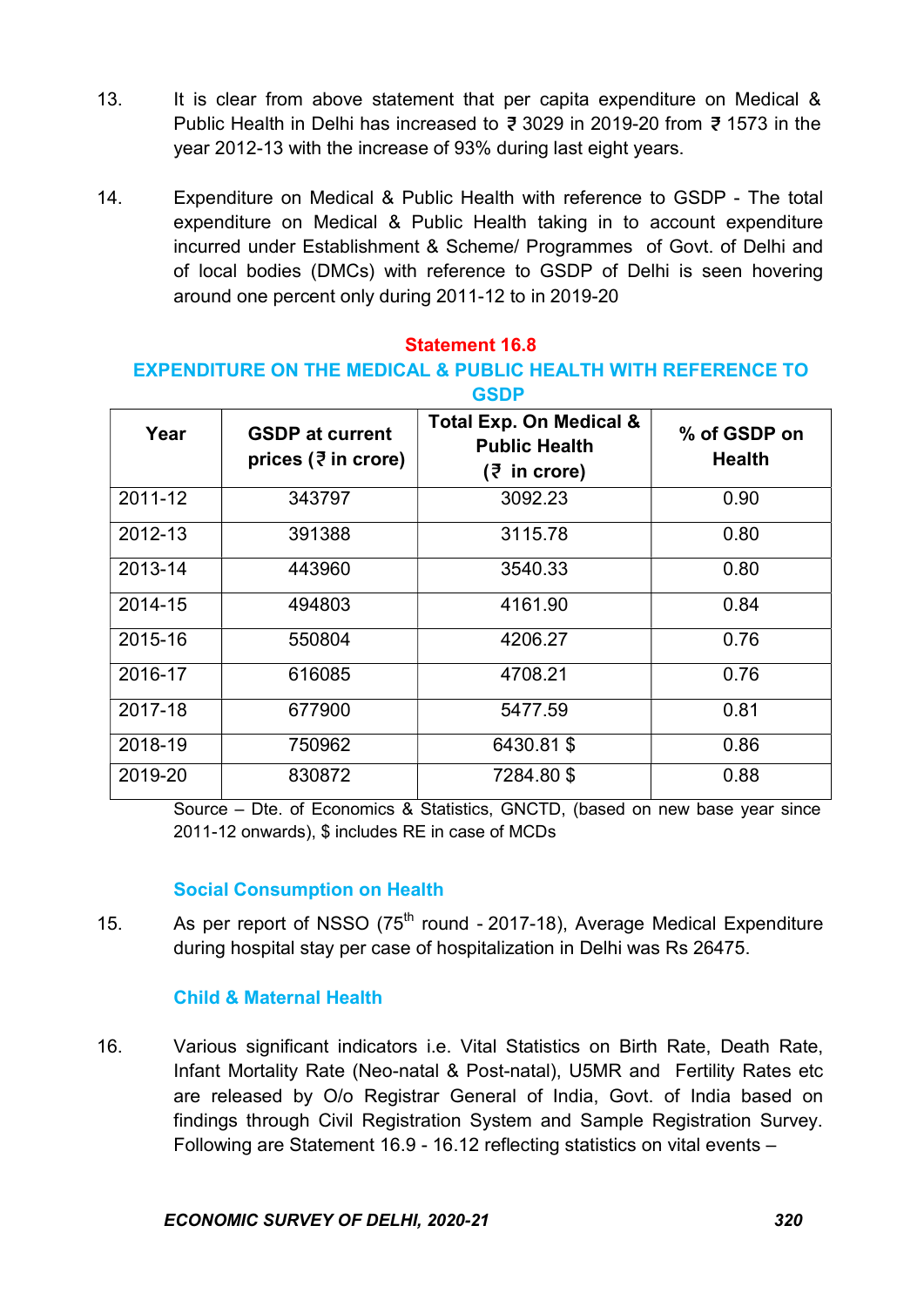# Statement 16.9 SELECTED VITAL RATES OF DELHI

|      |                                |                         | Average no. of<br>events per day |               | <b>Infant Mortality Rate</b>                                  |           |                |       |                                                      |                                                             |  |
|------|--------------------------------|-------------------------|----------------------------------|---------------|---------------------------------------------------------------|-----------|----------------|-------|------------------------------------------------------|-------------------------------------------------------------|--|
| Year | <b>Birth</b><br>Rate*<br>(CRS) | Death*<br>Rate<br>(CRS) | <b>Births</b>                    | <b>Deaths</b> | <b>Neonatal</b><br><b>Mortality</b><br>Rate<br>(CRS)<br>(SRS) |           |                |       | Post -<br>natal<br><b>Mortality</b><br>Rate<br>(CRS) | <b>Infant</b><br><b>Mortality</b><br>Rate<br>(CRS)<br>(SRS) |  |
| 2011 | 20.92                          | 6.63                    | 969                              | 307           | 15                                                            | 18        | 7              | 22    | 28                                                   |                                                             |  |
| 2012 | 20.87                          | 6.05                    | 988                              | 287           | 14                                                            | 16        | 10             | 24    | 25                                                   |                                                             |  |
| 2013 | 20.94                          | 5.50                    | 1014                             | 266           | 15                                                            | 16        | $\overline{7}$ | 22    | 24                                                   |                                                             |  |
| 2014 | 20.71                          | 6.72                    | 1024                             | 332           | 14                                                            | 14        | 8              | 22    | 20                                                   |                                                             |  |
| 2015 | 20.30                          | 6.76                    | 1025                             | 341           | 16                                                            | 14        | $\overline{7}$ | 23    | 18                                                   |                                                             |  |
| 2016 | 20.16                          | 7.53                    | 1036                             | 387           | 13                                                            | 12        | 8              | 21.35 | 18                                                   |                                                             |  |
| 2017 | 19.13                          | 7.10                    | 1006                             | 373           | 14                                                            | 14        | $\overline{7}$ | 20.83 | 16                                                   |                                                             |  |
| 2018 | 18.55                          | 7.44                    | 994                              | 399           | 15                                                            | 10        | 8              | 23.81 | 13                                                   |                                                             |  |
| 2019 | 18.35                          | 7.29                    | 1002                             | 398           | 16                                                            | <b>NA</b> | 8              | 24.12 | <b>NA</b>                                            |                                                             |  |

Source – Annual Report on Registrations of Births and Deaths, DES, Delhi

### Statement 16.10

#### UNDER FIVE MORTALITY RATE IN DELHI AND INDIA (2011-2018)

| S.NO | Year            | <b>Delhi</b> | India |
|------|-----------------|--------------|-------|
| 1    | 2011            | 32           | 55    |
| 2.   | 2012            | 28           | 52    |
| 3.   | 2013            | 26           | 49    |
| 4.   | 2014            | 21           | 45    |
| 5.   | 2015            | 20           | 43    |
| 6.   | 2016            | 22           | 39    |
| 7.   | 2017            | 21           | 37    |
| 8.   | 2018 (SRS-2018) | 19           | 36    |

Source – O/Source – O/o RGI, Govt of India & DES, Delhi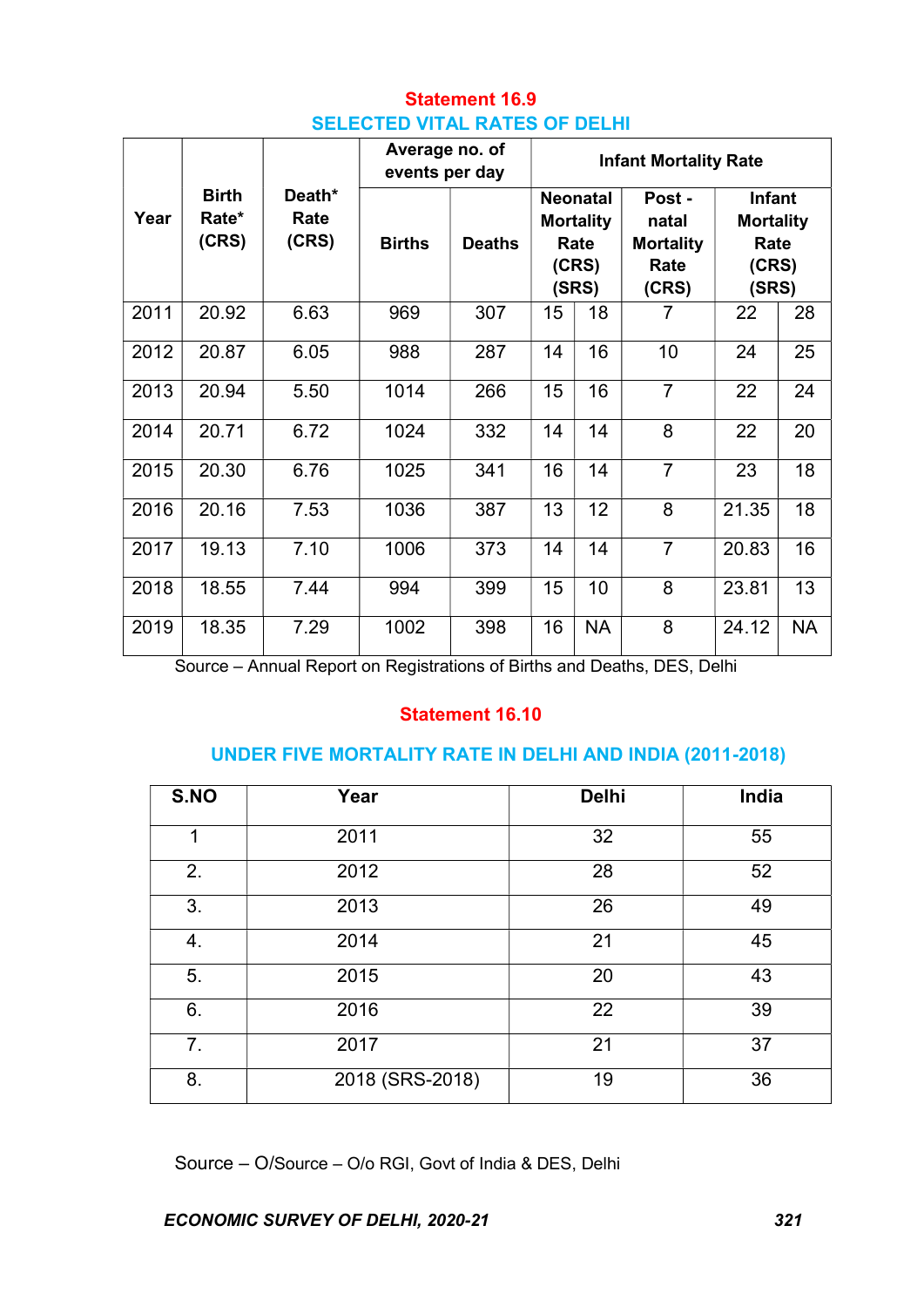### Statement 16.11

| . EN BELL RIVERAIVIV        |                      |       |       |       |       |       |       |       |       |
|-----------------------------|----------------------|-------|-------|-------|-------|-------|-------|-------|-------|
| <b>Indicator</b>            | Age<br>Group<br>Year | 2011  | 2012  | 2013  | 2014  | 2015  | 2016  | 2017  | 2018  |
|                             | $15 - 19$            | 9.2   | 8.4   | 9.2   | 9.9   | 3.5   | 3.4   | 3.2   | 3.2   |
|                             | $20 - 24$            | 139.7 | 137.3 | 137.0 | 130.8 | 139.6 | 81.5  | 84    | 74.1  |
| Age<br>specific             | 25-29                | 130.3 | 126.1 | 126.5 | 124.8 | 114.7 | 131.2 | 125.2 | 114.7 |
| fertility                   | 30-34                | 60.8  | 60.3  | 55.3  | 56.5  | 52.9  | 71.6  | 63.2  | 65.7  |
| rates                       | 35-39                | 15.7  | 19.1  | 13.9  | 13.5  | 17.6  | 21.3  | 21.2  | 24.6  |
|                             | 40-44                | 4.2   | 4.5   | 4.7   | 4.9   | 4.7   | 8.9   | 6.2   | 8.0   |
|                             | 45-49                | 0.3   | 0.8   | 0.5   | 0.8   | 2.4   | 2.3   | 1.8   | 1.7   |
| <b>Total fertility rate</b> |                      | 1.8   | 1.8   | 1.7   | 1.7   | 1.7   | 1.6   | 1.5   | 1.5   |

#### **FERTILITY INDICATORS**

Source – SRS, O/o RGI, GOI.

#### Statement 16.12

#### BIRTHS ATTENDED BY SKILLED HEALTH PERSONNEL & INSTITUTIONAL DELIVERY

| Year | Proportion of births attended by<br>skilled health personnel | <b>Institutional Delivery (%)</b> |
|------|--------------------------------------------------------------|-----------------------------------|
| 2011 | 79.84                                                        | 79.51                             |
| 2012 | 84.64                                                        | 81.35                             |
| 2013 | 85.52                                                        | 81.75                             |
| 2014 | 86.11                                                        | 82.83                             |
| 2015 | 87.06                                                        | 84.41                             |
| 2016 | 87.98                                                        | 86.74                             |
| 2017 | 89.2                                                         | 89.10                             |
| 2018 | 90.37                                                        | 90.28                             |
| 2019 | 91.20                                                        | 91.15                             |

Source – Annual Report on Registrations of Births and Deaths, DES, Delhi

17. It is discerned from above statements 16.9 -16.12 that IMR, U5MR and Fertility Rates are on declining trend. Steady fall in these rates over the years certainly establishes that both State Govt. and Union Govt. are working hard to achieve optimal levels as far as Child & Maternal health is concerned. The target for Infant Mortality Rate (IMR) and Children under 5 years of age is to reduce preventable deaths to nil by 2030. In case of Delhi, both IMR & U5MR have continuously decreasing and remained at around 19 in the year 2018.

> It is evident from statement 16.12 that share of institutional deliveries and proportion of birth attended by skilled health personnel are increasing continuously in Delhi.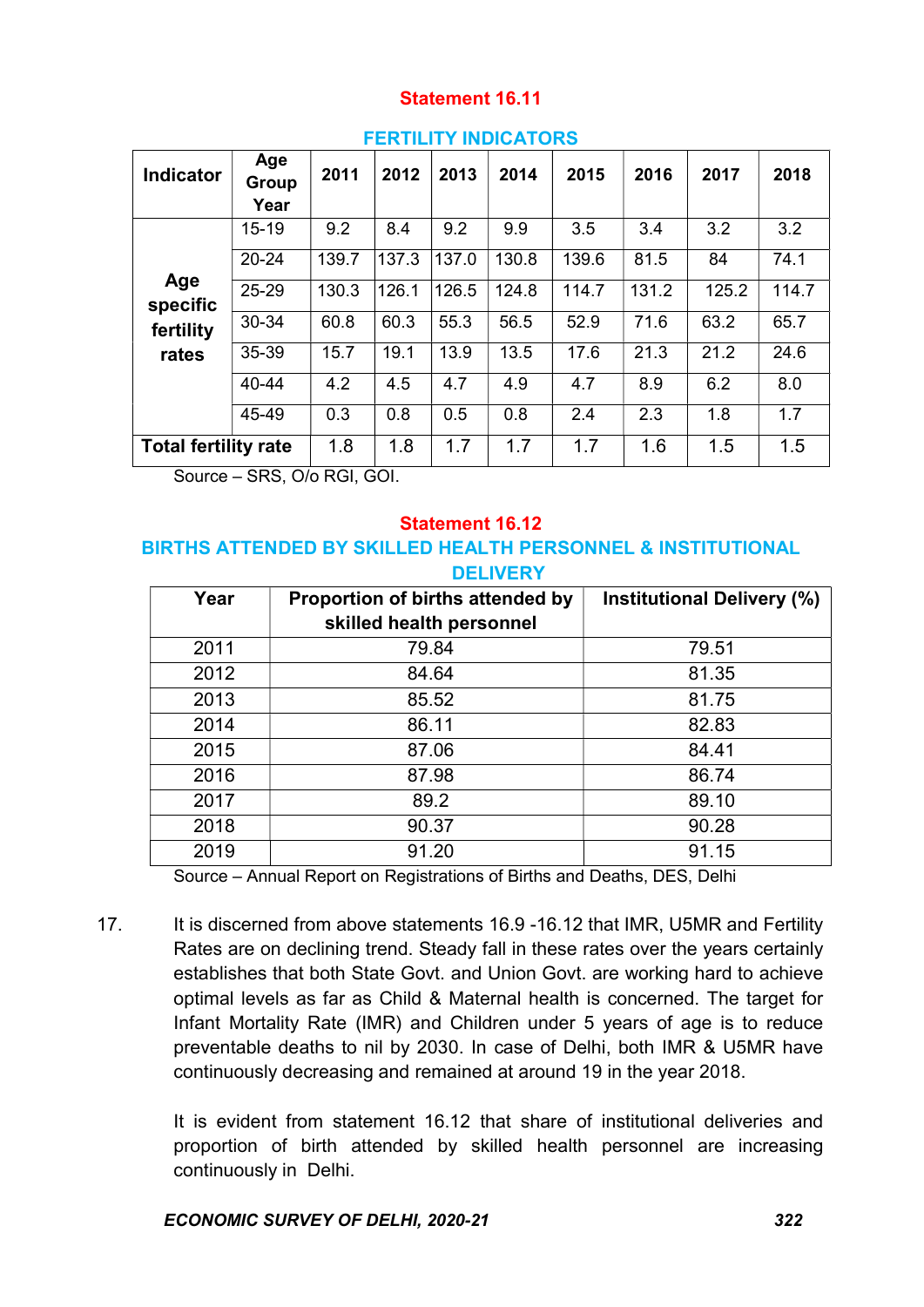### 18. Implementation of various activities for reduction of Maternal Mortality

- Janani Suraksha Yojana (JSY): The scheme aims to promote institutional delivery amongst Pregnant women (PW) belonging to Scheduled Caste, Scheduled Tribe & BPL families. PW are incentivized for undergoing institutional delivery in urban & rural area  $\omega \neq 600/4$  and  $\overline{z}$  700/- respectively and BPL women is also incentivized with  $\bar{\xi}$  500/- in case of home delivery. All the health facilities enroll the eligible JSY beneficiaries i.e. PW belonging to SC/ ST/ BPL families during antenatal clinics and then register them on RCH Portal and fetch the Aadhar linked Bank Account details of the client and necessary documents and she is given the JSY payment after delivery. The mode of payment is Direct Benefit Transfer (DBT) into the account of beneficiary via PFMS Portal.
- Janani Shishu Suraksha Karyakarm (JSSK): It aims to provide free and cashless services to all pregnant women reporting in all Public Health institutions irrespective of any caste or economic status for normal deliveries and caesarean operations, for antenatal & postnatal complications and to sick infants (from birth to 1 year of age). The scheme aims to mitigate the burden of out of pocket expenses incurred by families of pregnant women and sick infants. Under the scheme no cash benefit is directly provided to beneficiary. Delivery points are provided fund under JSSK to enable them to provide free services to pregnant women and sick infants to fill the gap demand under various subheads i.e. Diet, Drugs and Consumables, Diagnostics, Blood Transfusion, Transport & User Charges levied by the facility, if any.
- Pradhan Mantri Surakshit Matritva Abhiyan (PMSMA); Under this Abhiyan, quality antenatal care with full package of investigations are provided to pregnant woman on 9th of every month at all the Govt. health facilities. This aims to improve antenatal care, identifying high risk pregnant women so that appropriate treatment is initiated without delay and IMR and Maternal mortality ratio is reduced. Due list of all missed out/dropped out pregnant woman in 2<sup>nd</sup> &  $3<sup>rd</sup>$  trimester from the community is prepared by ASHAs before  $9<sup>th</sup>$  of every month so that check up at govt. health facilities is ensured.
- Kilkari Implementation- Time appropriate voice messages on various topics like- antenatal checkup, nutrition, personal hygiene and vaccination etc. are being sent to PW beneficiaries on their Mobile phones once they are enrolled in RCH portal on registration so as to motivate them to utilize services. Messages are sent from 4th month of pregnancy onwards to till 1 year of age of the baby.
- LaQshya Implementation- Under this programme following activities are included:
- Standardization of Labor Rooms and maternity OTs.
- Upgrading of knowledge and skills of labor room staff on strategies on Care around Birth(CAB).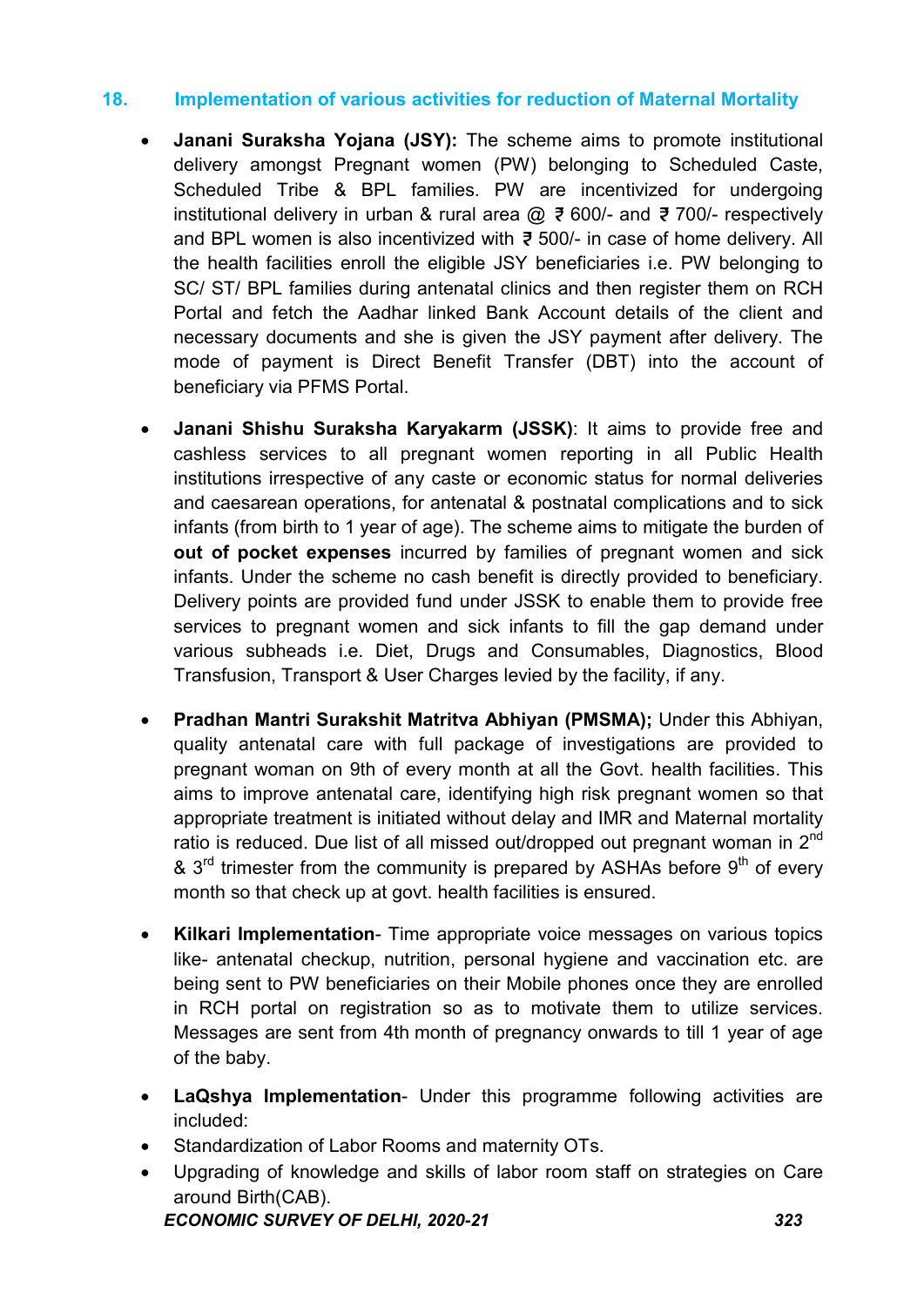- DAKSH/ DAKSHTA trainings at National Skill Labs is being carried out to enhance the skill of staff working in maternity services.
- Focus on Respectful maternal care and allowing Birth Companion at delivery points is another initiative being carried out.

 Maternal Death Surveillance and Response: All maternal deaths occurring in state are reviewed at facility, district and State level so that gaps are identified and corrective actions are undertaken to avoid preventable maternal deaths.

### 19. Essential Immunization services in Delhi

- Strengthening of Essential Immunization Programme : The outreach immunization sessions being executed under Mission Indradhanush Kawach (MIK) in addition to routine immunization sessions with fixed site and fixed day strategy.
- ANMs have been directed to carry out 8 immunization session per month. However as per information available currently 5 sessions per ANM are being carried out. This ensures that High Risk Areas (HRA) are being identified and covered under the Essential immunization sessions/MIK.
- Creation of District pool of 'Field monitors'. District monitoring pool of PHNs/LHVs have been constituted to monitor the progress of Immunization services with due focus on poor performing health facilities ensuring coverage of all HRAs during MIKs to reach the unreached by reviewing Monitor has been assigned a set of 6-7 identified health facilities with the target to the micro-plan and to reduce dropouts/left outs.
- The Programme in Delhi has roped in teams from medical colleges for mentoring and monitoring of immunization program. The supportive supervision helps in improving services and build confidence in program.
- Each child is being tracked through RCH Portal. In order to ensure entry on RCH Portal the State has linked payment of ASHA Incentives for Immunization with entry on RCH Portal.
- Interpersonal Communication (IPC) through "Tikakaran Nimantran Patrika"-Tikakaran Nimantran Patrika:- is a unique initiative of the State for tracking and ensuring immunization of each eligible due child by delivery of Tikakaran Nimantran Patrika by ASHA worker a day prior to immunization session. This initiative helped to ensure that parents of the eligible child get the information in time for the due vaccination which also helped in generation of a comprehensive due list that led to improved immunization coverage.

#### Strengthening microplaning:

i. Provision of RCH portal derived due list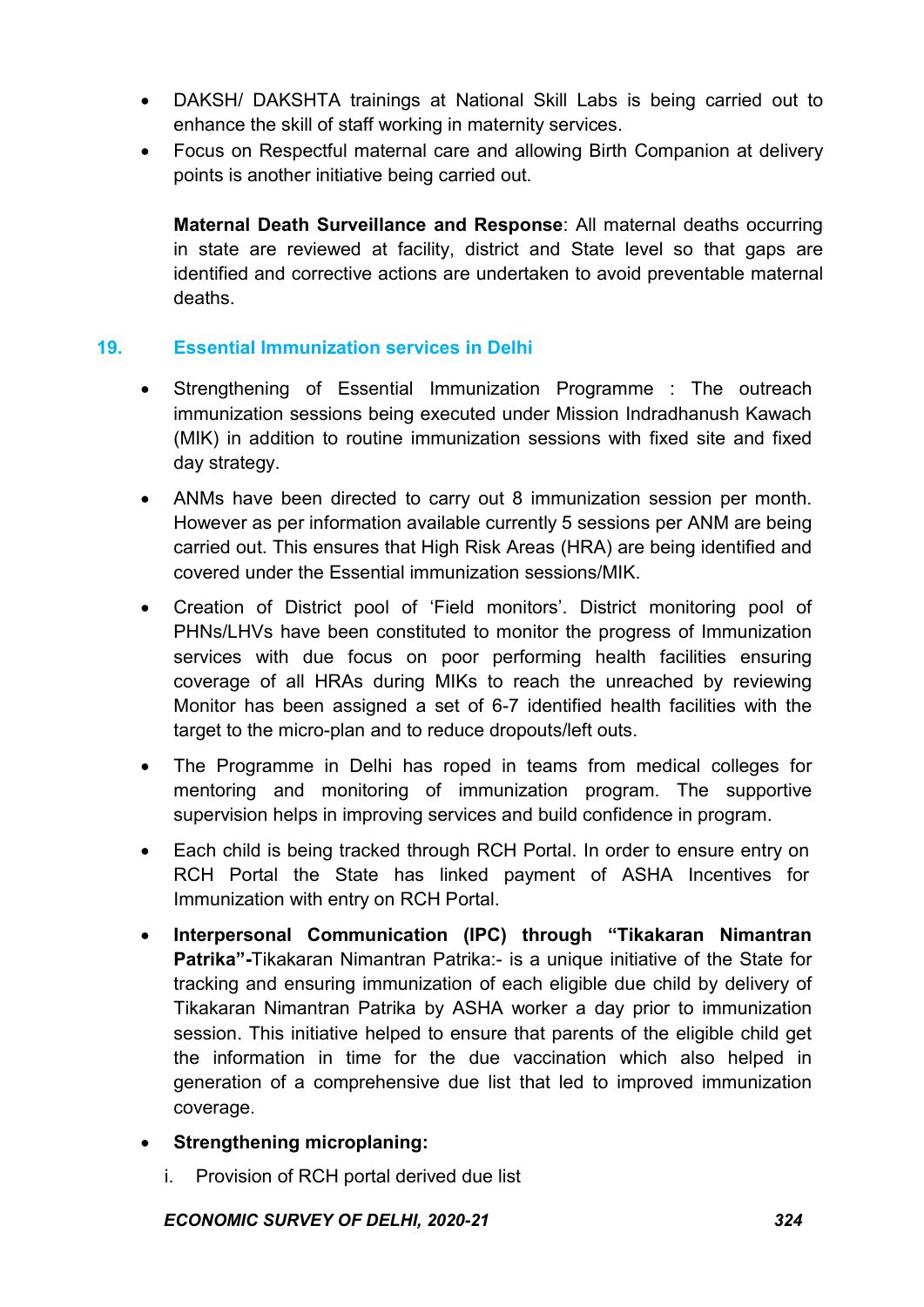- ii. Re-prioritization of High Risk Areas (HRAs)
- iii. Tagging of untagged high risk areas and uncovered areas
- iv. Dedicated Immunization roster plan
- Convergence of all Ministers and Departments through Intensified Mission Indradhanush 3.0
- Access to Birth registration data to district for ensuring tagging of new born to nearest health facility for timely immunization has been sought from the MCDs.
- Successful roll out of case based MR and VPD surveillance in the State
- Successful introduction of Rota Virus Vaccine in the State
- Newer Initiatives/ Planned Activities
	- 1. Operationalization of Effective vaccine inventory management through e-Vaccine Intelligence Network (e-VIN).
- 2. Development of a single application for facility and outreach Immunization session planning by the ANMs which is readily visible to the Medical Officer, AWWs/Supervisors for effective coordination.
- Program Impact: The Department is striving hard to achieve 100% immunization coverage and reduce the Infant Mortality Rate (IMR) to single digit. The Consistent efforts have helped the State to achieve significant improvement in full immunization coverage which as per urban immunization dashboard (2019-20), MoHFW is 92%.

### 20. Child Health Services/Programme

- a. Strengthening of Level II (Secondary Level), Special Neonatal Care Services (SNCU) – To cater to sick neonates (from birth to 28 days of live), 16 Hospitals who have SNCUs to provide intensive and resuscitative care to the babies who are sick. Further, 4 SNCUs in the GTB, RML, Safdarjung Hospital & LHMC are being provided support to strengthen the services through NHM. There are 61 Newborn care Corners (NBCCS) at 61 delivery points with labour room and OTs, in the State.
- b. New Born Care Corners (NBCCs) at all 61 delivery points within the labour room and OTs in the State ensuring essential New born care at all the delivery points.
- c. Kangaroo Mother Care (KMC):- Kangaroo mother care has been started in 21 Units (16 SNCUs & 5 Medical Colleges) in the first instance and will further be extended to all delivery points.
- d. Nutritional Rehabilitation Center (NRC) –Nutritional Rehabilitation Centres (NRC) are functional in 02 hospitals to take care of severely malnourished children (SAM).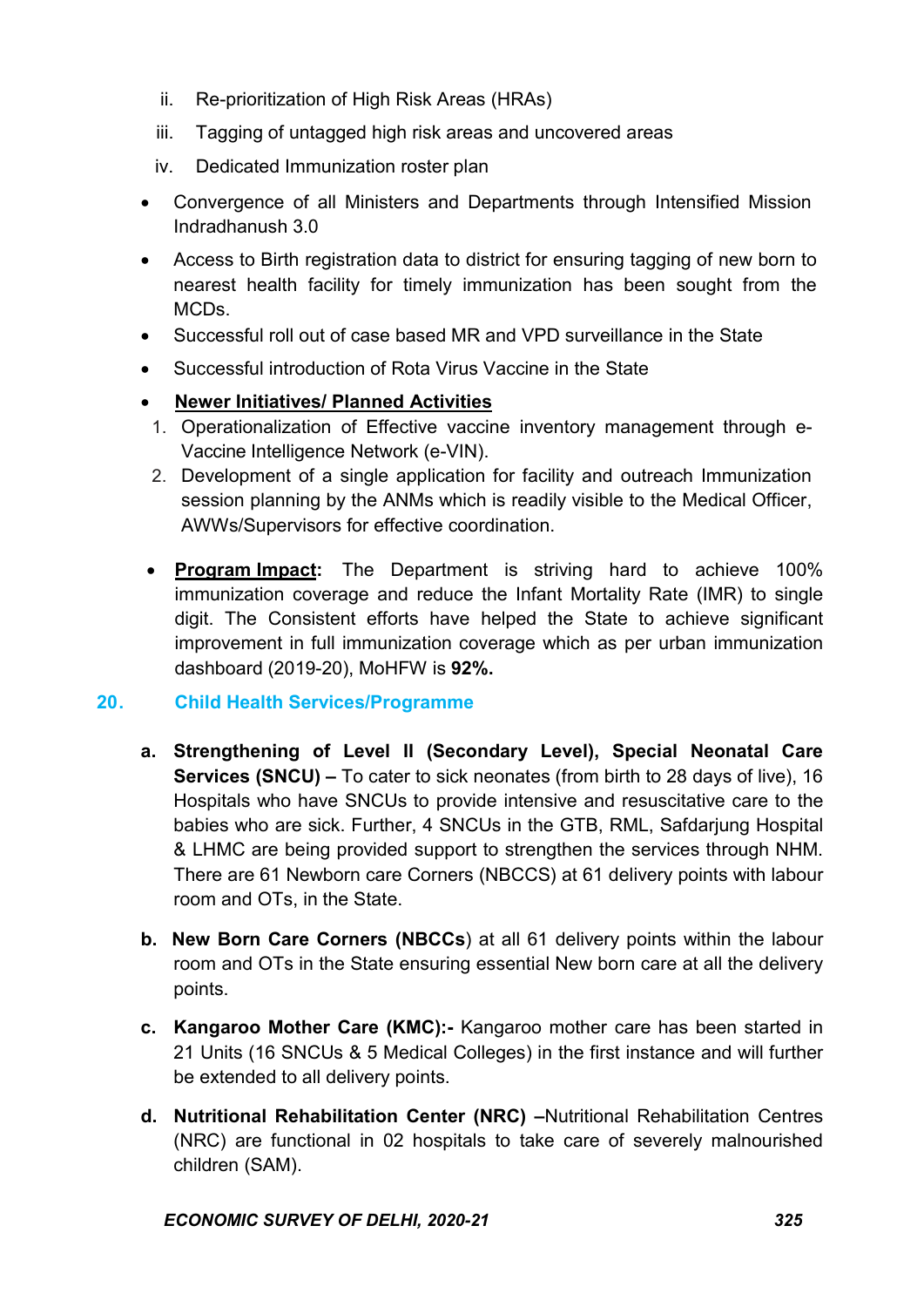- e. Intensified Diarrhoea Control Fortnight (IDCF) Campaign was observed from  $1^{st}$  - 15<sup>th</sup> July, 2020 & 16<sup>th</sup> - 31<sup>st</sup> July, 2020 during the campaign 515736 ORS Packets were distributed to Children.
- f. Mother Absolute Affection Programme (MAA) MAA focuses mainly on awareness campaign to improve the breastfeeding indicators, at all 61 delivery points.
- g. Child Death Review CDR launched in Delhi to find out the gaps in child health delivery mechanisms and taking corrective actions.

### New Activities Started in the year 2019-2020

Newborn Screening:-Comprehensive Newborn Screening Programme is aimed at holistic evaluation of all newborns at various institutions in the Delhi State. The aim will be to provide tests for multiple congenital & genetic disorders and to cover approximate 1.5 lakhs births per year.

### Planned Activities

### 20.1 District Early Inventions Centres (DEIC):-

- Developmental impairment is a common problem in children that occurs in approximately 10% of the childhood population and represents a rapidly growing segment in India.
- The importance of early detection, intervention and rehabilitation can never be over-emphasized and requires an interdisciplinary approach of a multidisciplinary team.
- With this objective in mind of DEIC are being setup to provide referral support to children detected with health conditions during health screening, primarily for children up to 6 years of age where are available under one roof trained professionals from different disciplines working in the intervention setting.
- To reduce 4 Ds (Defects, Deficiencies, Diseases, Developmental Delays & Disabilities) DEIC is planned in 5 centres in the first instance with the aim of early detection, minimizing disability and providing social and vocational rehabilitation with a family central approached at the community level.

### 20.2 National Iron+ Initiative (NIPI) 6 months to 10 Years:

- Seven out of every 10 children aged 6-59 months in India are Anaemic The prevalence of anaemia is 59.7% as per NFHS-4.
- The key step towards addressing iron deficiency and IDA would be the implementation and scaling up of the IFA Supplementation programme and management of all forms (mild, moderate and severe) of IDA.
- Supplementation is done in the form of one ml of IFA syrup containing 20 mg of elemental iron and 100 mcg of folic acid biweekly for 100 doses in a year.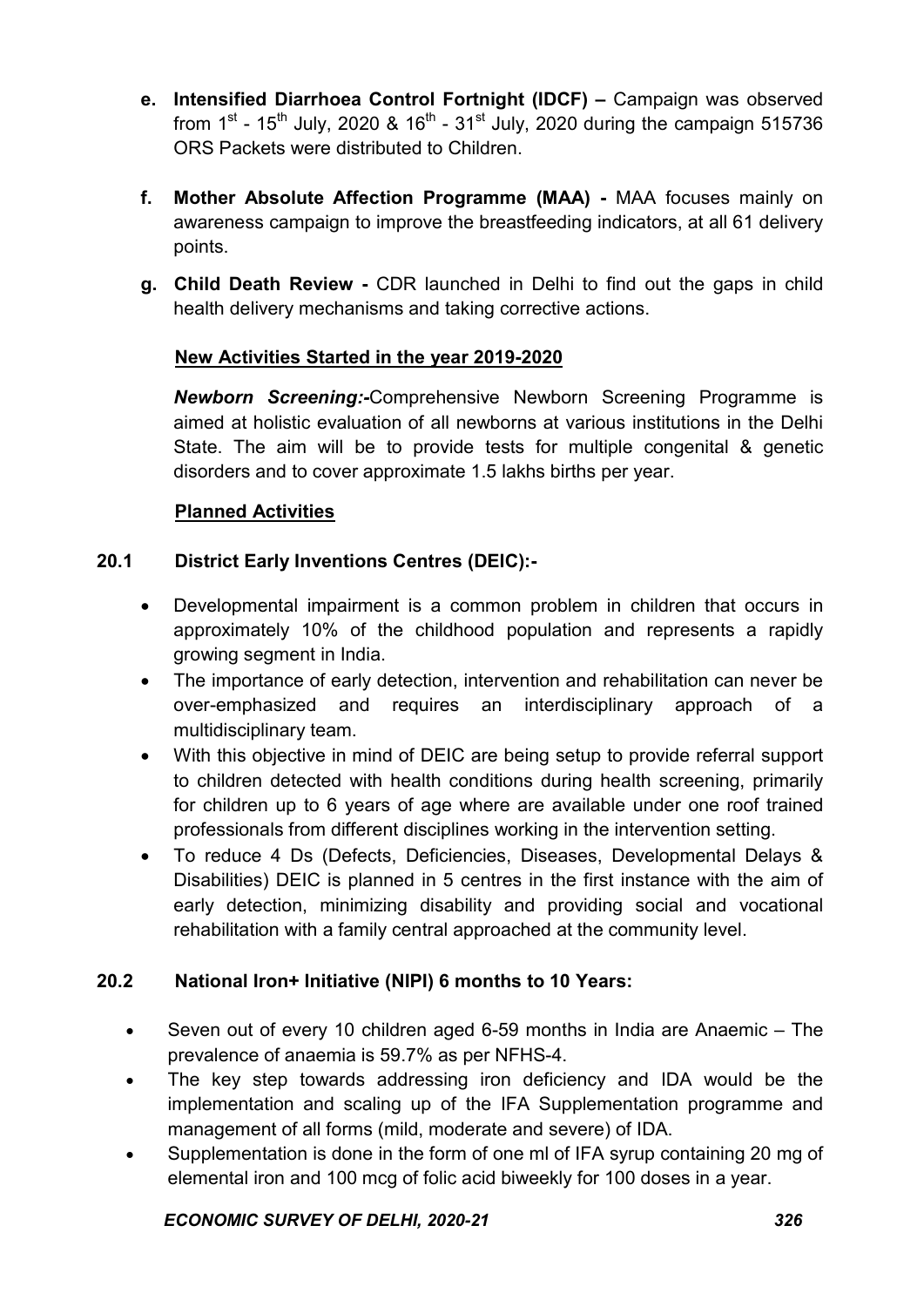- Additionally Albendazole tablets will be provided to children for biannual deworming.
- For all children aged 6 to 60 months it is proposed that IFA supplement will be administered under the direct supervision of an Accredited Social Health Activist (ASHA) on fixed days on a biweekly basis.

### 20.3 Lactation Management Unit:-

- Exclusive breastfeeding has the potential to prevent 13 percent of under-five deaths.
- In the second instance, when the baby is unable to suck the breast directly due to prematurity, weakness, sickness or any other reason, the mother's own milk can be expressed, collected, stored and then fed to the baby as per requirement.
- If the mother's own milk is not available, then Donor Human Milk (DHM) is recommended to be used to meet the short-term and long-term needs of the new-born admitted in NICUs/SNCUs.
- Donor Human Milk (DHM) if made available to these babies can save them from the adverse effects of formula milk which not only improve their survival but also helps their cognitive development.
- Taking cognizance of all these evidences, LMU have been established at RML hospital as a pilot project to provide lactation support for mothers who can, or can eventually, breastfeed.

### 20.4 SAANS (Social Awareness & Action To Neutralise Pneumonia Successfully):

- Childhood Pneumonia continues to be the topmost infectious killer among under-five children, contributing to 141 percent of under-five mortality Rate (U5MR) in the country, comprising approximately 1.3 2 lakhs deaths each year.
- The SAANS (Social Awareness and Action to Neutralize Pneumonia Successfully) initiative was institutionalized to bring visibility and sustainability to the Pneumonia program.
- The programme was launched in campaign mode on  $12<sup>th</sup>$  November' 2020 to be observed till 28<sup>th</sup> Feb' 2021.
- The programme enables caregivers to identify and recognize the early signs and symptoms, and seek care immediately for on-time referral and treatment of Pneumonia.
- It also ensures availability of essential drugs at the facility and FLW level.

### 21. Integrated Child Development Scheme (ICDS)

Health delivery units have been liaison with Anganwadi centers under ICDS to immunize children in Anaganwadi's. For reduction in child malnutrition and control of anemia, the government is seeking convergence with various programmes, for example, NRHM, MCD, etc. ICDS functionaries participate in campaigns like Pulse Polio, Nutrition and Health Awareness.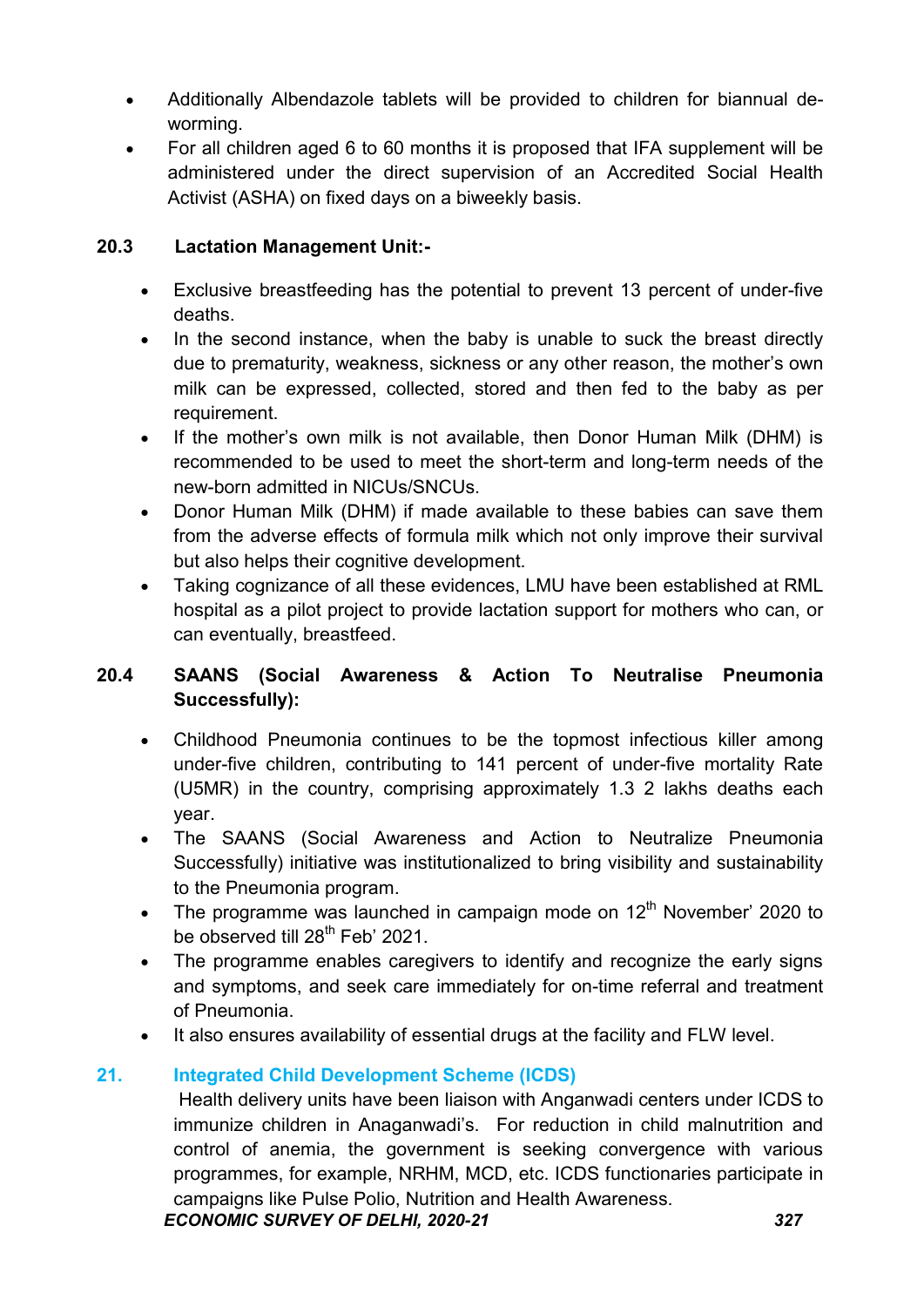### 22. School Health Scheme

- 22.1 The School Health Scheme in Delhi was launched in the year 1979, initially in six schools targeted to improve the health and nutrition status of children and to provide them with useful education on hygiene. The specific services offered through these clinics relate to the promotion of positive health, prevention of diseases, early detection, diagnosis, treatment of disease, and referral services to higher health centres for the individuals who required further treatment and management. At present, 58 teams are functioning and catering to approx 16 lakhs school children of Delhi Govt and aided schools. However, about 3.5 lakh students of 300-350 schools are covered annually.
- 22.2 There are 2 special referral centers with sanctioned posts of ENT Specialist, Eye Specialist, Refractions, Dental Surgeon & Dental hygienist. Children from nearby schools are referred to the SRCs for availing their services.
- 22.3 Department of Health & Family Welfare has also taken several novel initiatives for Prevention, Early Identification, and Counseling & Treatment of children / adolescents suffering from various types of Drug/Substance Abuse. 60 beds has been earmarked exclusively for in-patient management of juveniles with Drug/Substance Abuse in seven Delhi Government hospitals & health institutions namely; Deep Chand Bandhu Hospital, Dr Baba Sahib Ambedkar Hospital, Deen Dayal Upadhaya Hospital, Pt. Madan Mohan Malviya Hospital, G B Pant Hospital, Lal Bahadur Shastri Hospital & Institute of Human Behaviors & Allied Sciences. Dedicated OPD services for juveniles with drug/substance abuse on at least once a week basis has also been started in these hospitals. In view of inhalant abuse observed in > 40% children/ adolescents amongst those admitted in the last one year, Department has issued a Gazette Notification on  $31<sup>st</sup>$  July 2018 to limit the access of inhalants to vulnerable children/adolescents.

#### 23. Adolescent Health Services

Weekly Iron Folic Acid Supplementation Programme (WIFS) & Mass Deworming Programme – Anaemia is a serious health problem not only among pregnant women but also among infants, young children and adolescents. So, in order to reduce the incidence of anaemia, WIFS was launched in Delhi in July 2013. The programme is implemented in all schools of Delhi Govt. & Govt. Aided for students from  $6<sup>th</sup>$  to 12<sup>th</sup> class and out of school adolescent girls between 10 to 19 years through Anganwadi Centre with 42% coverage for the year 2019-20. Two rounds of Mass De-worming programme were organized during August2019 and February 2020 across Delhi covering 35.15 lakh children (August 2019) and during Feb 2020, 37.33 lakh children with coverage of 77% & 79 % respectively.

ECONOMIC SURVEY OF DELHI, 2020-21 328 Achievements of SHS in 2020-21 : Due to COVID-19 PANDEMIC all schools were officially closed from  $5<sup>th</sup>$  March till date and all the staff including doctors (except the staff posted at SHS HQ) of School Health Scheme has been kept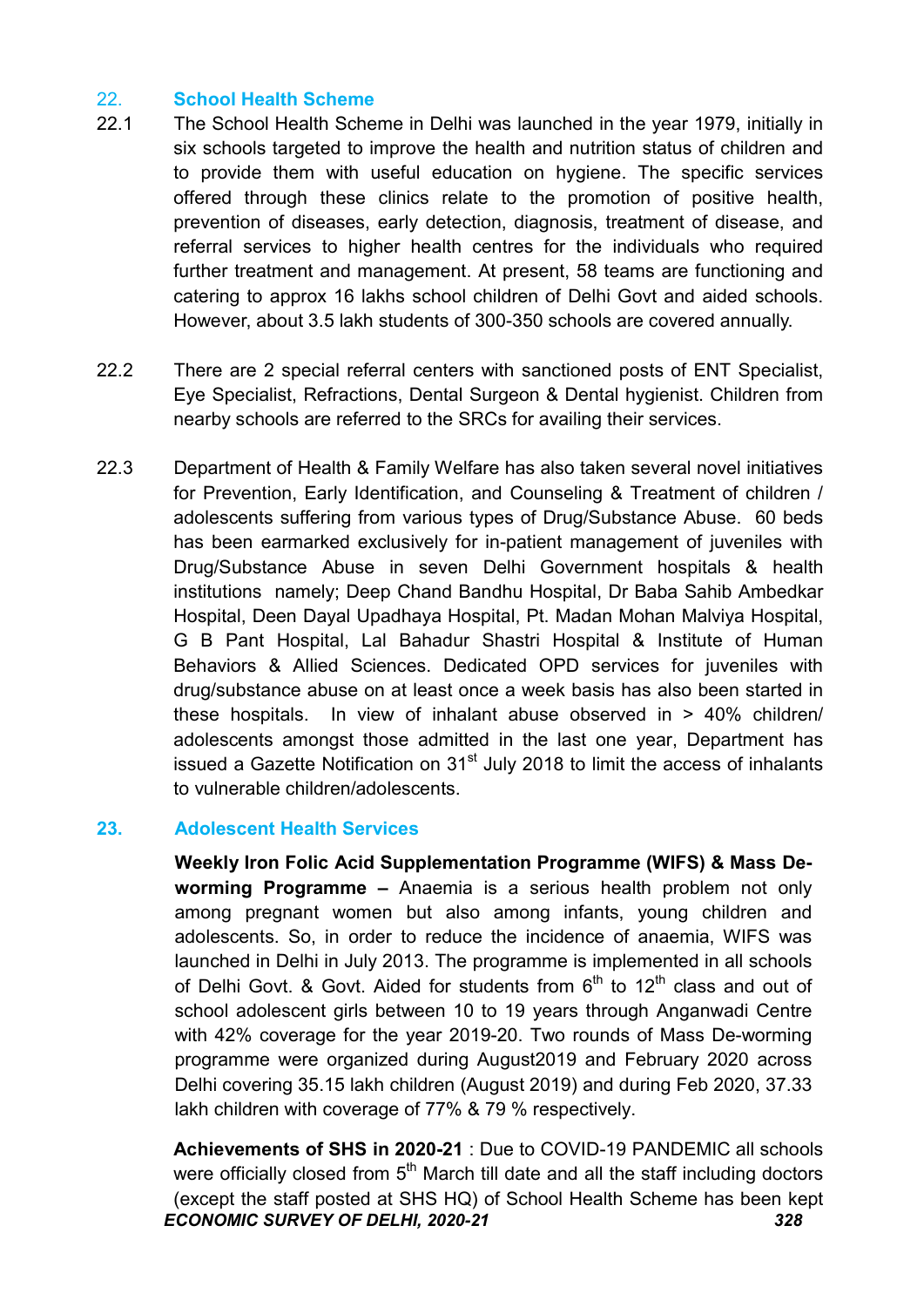under Administrative control of DGHS and detailed for COVID-19 duties to respective CDMO/DGHS Control Cell/PHW-IV where they have been assigned the responsible posts of CBNAAT Lab Incharge/ Home isolation Incharge/ Contact tracing Incharge/ District Surveillance Officer / Quarantine centre Incharge and MO I/C of DGD Dispensaries. Some of them are also working in SDM Offices and managing COVID-19 control rooms there. But all school related activities have been put on hold till the schools are open and the staff of SHS joins back in SHS.

#### 24. Family Welfare Programmes

 Population Challenge and Family Welfare in India is related to the population explosion problem which most of the countries in the world are facing today, specially the developing nations. The information regarding the family welfare programmes in Delhi during the last seven years (2013-2020) is presented in the following Statement 16.13:

#### Statement 16.13

| S.<br>No.      | <b>Details</b>                                                        | 2013-14 | 2014-15 | 2015-16                                           | 2016-17 | 2017-18 2018-19 |       | 2019-20 |
|----------------|-----------------------------------------------------------------------|---------|---------|---------------------------------------------------|---------|-----------------|-------|---------|
|                | <b>Family Welfare</b><br><b>Centers</b><br>including PP<br>units      | 92      | 77      | FP centers are<br>now in function<br>in hospitals |         | <b>NR</b>       | 41    | 41      |
| $\overline{2}$ | Insertion of<br><b>Intrauterine</b><br>Contraceptive<br><b>Device</b> | 58293   | 71754   | 80293                                             | 84370   | 78459           | 75403 | 94572   |
|                | <b>Sterilizations</b>                                                 | 19181   | 17458   | 17383                                             | 18869   | 17004           | 17531 | 18392   |
| 3              | <b>Males</b><br>а.                                                    | 1401    | 811     | 901                                               | 1323    | 491             | 499   | 740     |
|                | b. Females                                                            | 17780   | 16647   | 16482                                             | 17546   | 16513           | 17032 | 17652   |
| $\overline{4}$ | <b>Oral Pills</b><br>(Cycles)                                         | 207872  | 196354  | 185499                                            | 19909   | 18910           | 17369 | 162564  |
| 5              | Condoms ('000)                                                        | 5373    | 3990    | 5709                                              | 6880    | 5726            | 5625  | 5388    |

#### FAMILY WELFARE PROGRAMMES

Source – Dte of Economics & Statistics, GNCTD & DFW Delhi.

#### 25. Vector Borne diseases like Dengue, Malaria & Chikungunya

#### 25.1 Status of Chikungunya:

- Total Chikungunya cases in this year in Delhi as reported on 17.10.2020 are 73.
- Chikungunya cases acquired infection from other States has been 11.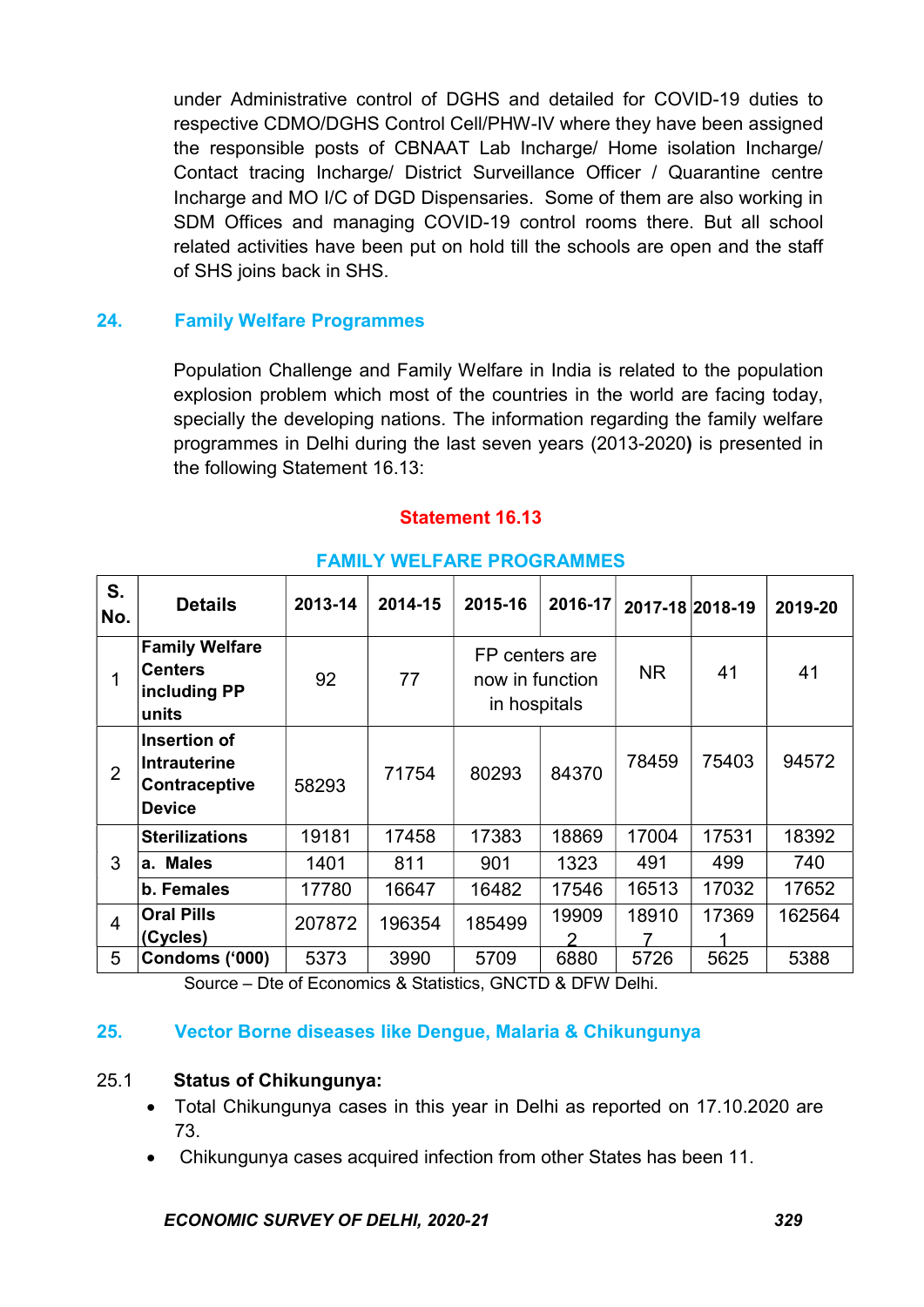### 25.2 Status of Dengue:

- As per report dated 17.10.2020 this year there have been 395 cases of Dengue reported from Delhi.
- Dengue cases acquired infection from other States has been 100.

### 25.3 Status of Malaria:

- Till 17.10.2020, these years have been 199 cases of Malaria reported from Delhi.
- Malaria cases acquired infection from other States has been 82.

| Year  | Chikungunya | Chikungunya | <b>Dengue</b> | Dengue         | <b>Malaria</b> | <b>Malaria</b> |
|-------|-------------|-------------|---------------|----------------|----------------|----------------|
|       | cases       | deaths      | cases         | deaths         | cases          | deaths         |
| 2014  | 8           | <b>NIL</b>  | 995           | 3              | 201            | <b>NIL</b>     |
| 2015  | 64          | <b>NIL</b>  | 15867         | 60             | 359            | <b>NIL</b>     |
| 2016  | 7760        | <b>NIL</b>  | 4431          | 10             | 454            | <b>NIL</b>     |
| 2017  | 559         | <b>NIL</b>  | 4726          | 10             | 577            | <b>NIL</b>     |
| 2018  | 165         | <b>NIL</b>  | 2798          | 4              | 473            | <b>NIL</b>     |
| 2019  | 293         | <b>NIL</b>  | 2036          | $\overline{2}$ | 713            | <b>NIL</b>     |
| 2020* | 73          | <b>NIL</b>  | 395           | <b>NIL</b>     | 199            | <b>NIL</b>     |

#### Statement 16.14 DETAILS OF VECTOR BORNE DISEASES

\*As per SDMC (Nodal agency for reporting of Vector Borne Diseases) report as on 17.10.2020.

26. It is clear from above statement that deaths due to dengue have been reduced to nil due to initiatives taken by Local Bodies and Govt. of NCT of Delhi under State Health Mission.

> Besides adequate IEC (publicity) for Vector Borne Disease, activities for prevention of mosquito breeding are carried out by DGHS and Local Bodies. Fever clinics in the Delhi Government Hospitals also countered the menace of Dengue/Malaria /Chikungunya fever.

### 27. HIV / AIDS

- 27.1 The Delhi State AIDS Control Society, an autonomous society of Delhi Government is implementing the National AIDS Control Programme with the aim to prevent and control HIV transmission and to strengthen state capacity to respond to long-term challenge posed by the epidemic. An estimated HIV prevalence amongst adults (15-49 years) in Delhi is 0.41% (Bounds 0.33% to 0.5%) (NACO, HIV Estimates, 2019).
- 27.2 Around 10,40,854 clients (3,34,862 pregnant women and 7,05,992 nonpregnant) were screened for HIV infection in the year 2019-20 at different facilities/ centers under Delhi State AIDS Control Society. 5861 HIV infection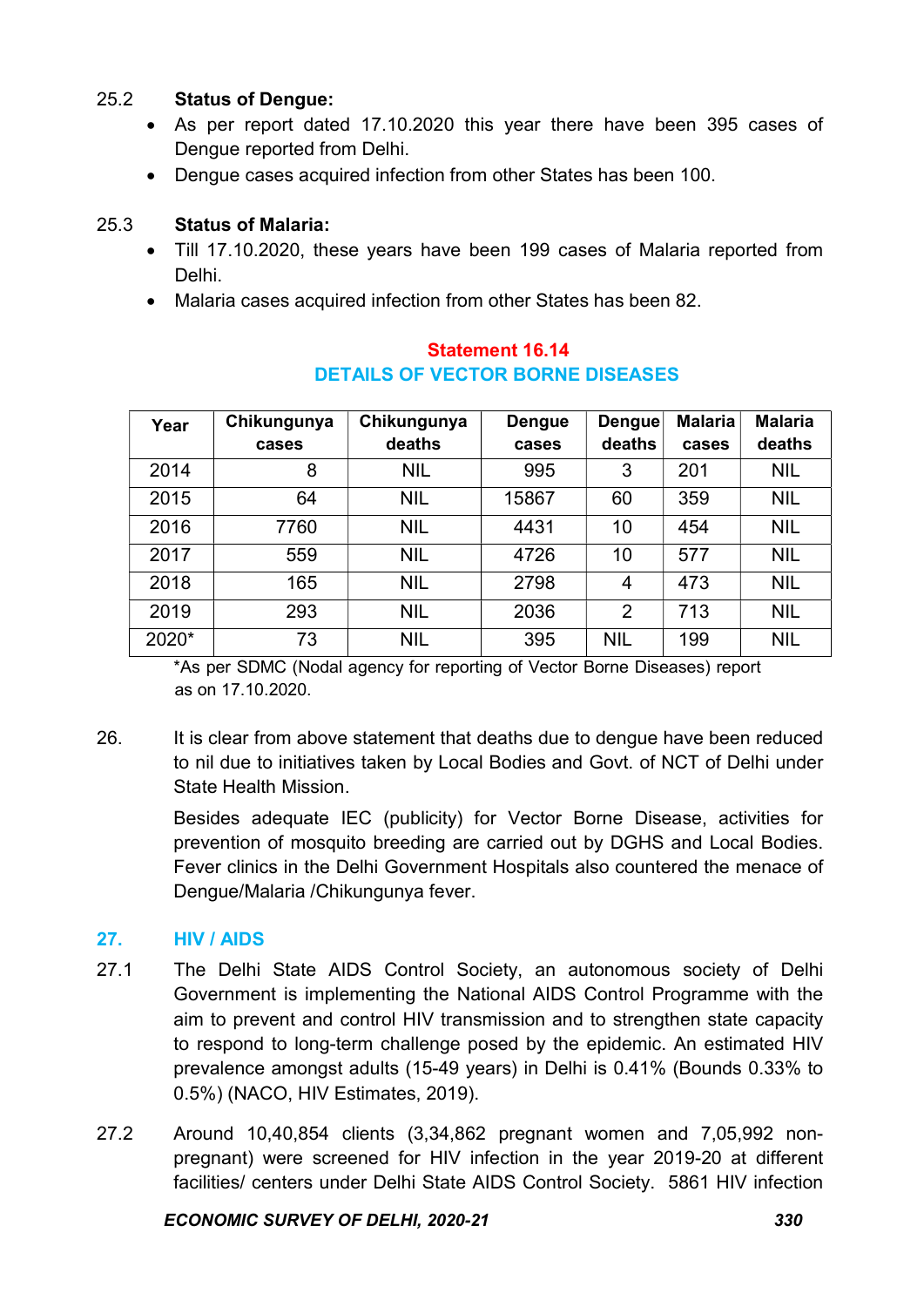were detected amongst general clients (Non-pregnant) while 247 new infections were detected amongst pregnant women. 36186 persons living with HIV (PLHIV) are under active care at 12 ART centers in Delhi on 31<sup>st</sup> March 2020, out of which 5462 were newly registered during CFY 2019-20. Govt. of NCT of Delhi provides Financial Assistance to PLHIVs/CLHIVs to improve treatment adherence for eligible persons receiving ART at ART centers in Delhi. The scheme is being implemented through Delhi State AIDS Control Society since 2012. A total of 4933 beneficiaries have been enrolled in the scheme cumulatively till 31<sup>st</sup> March 2020 for financial assistance through Aadhar payment bridge system.

#### 28. Performance of Delhi State RNTCP (Upto September 2020)

Salient features of RNTBCP being implemented in Delhi through Directorate of Health Services are as follows -

- Tuberculosis is the most pressing health problem in our country as it traps people in a vicious cycle of poverty and disease, inhibiting the economic and social growth of the community at large. Tuberculosis still remains a major public health problem in Delhi, 40% of our population in Delhi is infected with TB germs and is vulnerable to the disease in case their body resistance is weakened.
- Delhi has been implementing the Revised National TB Control Programme with DOTS strategy since 1997. Delhi State RNTCP has been merged with NRHM (DSHM) w.e.f. 01.04.2013. The Delhi State RNTCP is being implemented through a decentralized flexible mode through 25 Chest Clinics equivalent to DTC. Out of 25 Chest Clinics, MCD are running 12, GNCTD-10, NDMC-1, GOI-l and NGO-1 chest clinics respectively. Delhi is the only State in the country where one NGO-Ramakrishana Mission, has been entrusted the responsibility to run the RNTCP in a district. The NGO's and Private Medical Practitioners are participating in the implementation of the RNTCP in a big way.
- RNTCP Delhi integration with Urban Health Mission involving multiple stakeholders (NDMC, MCD, GOI and Delhi. Govt.). Delhi Government dispensary DEO, MOs/ESIC MOs & ASHA workers have been trained in RNTCP at State level.
- Framework of integration of RNTCP services with Mohalla Committees in the State is in place.
- The diagnosis and treatment for drug sensitive TB & drug resistance. TB is provided free to the patients by all the partners under the RNTCP.
- TB Control Services for the homeless population in 200 Night Shelters. The night shelters staff are trained as Community DOT Provider, and for collection and transportation of sputum samples.
- Mobile TB Clinic for pavement dwellers/homeless by NGO DTBA.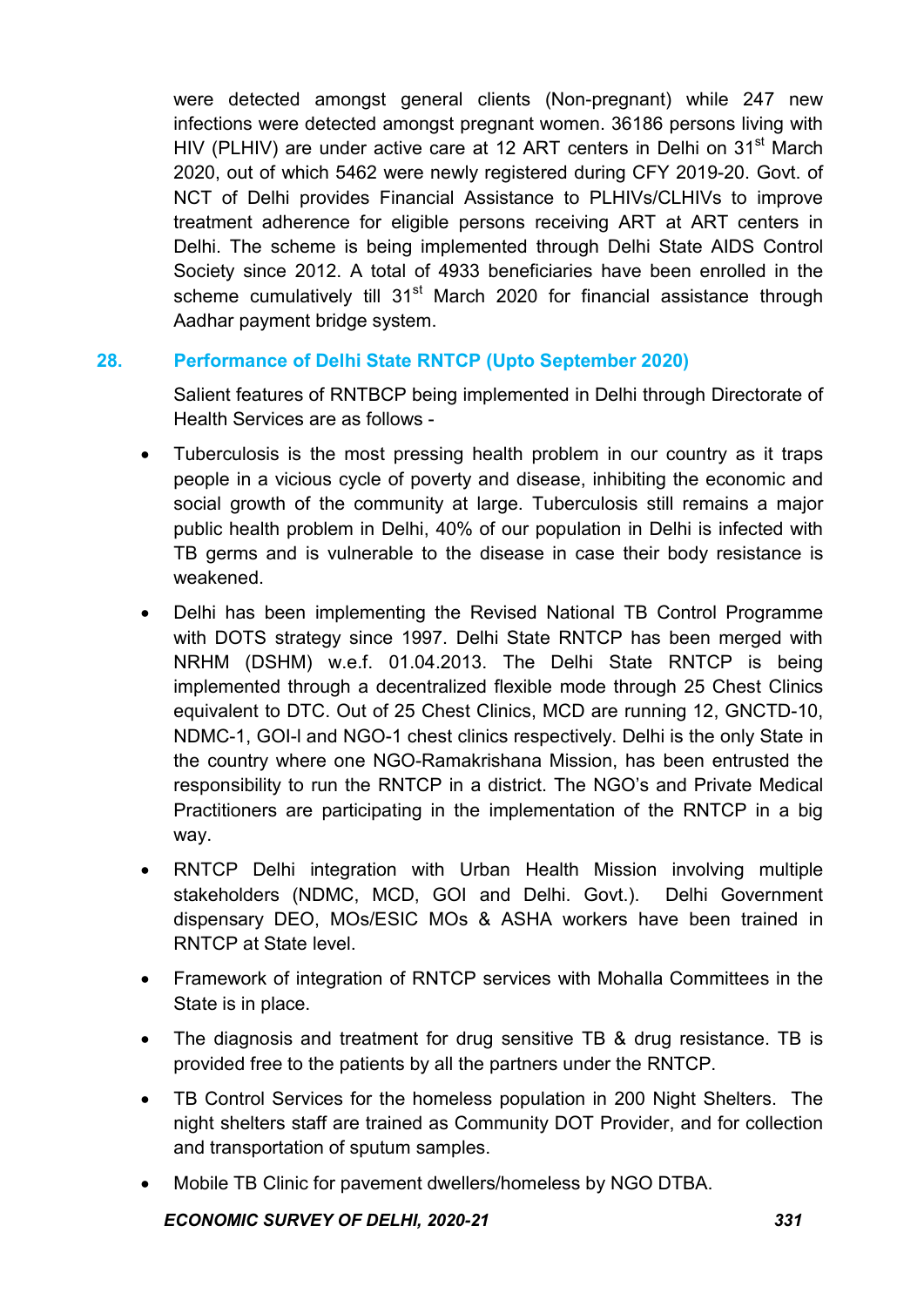- Diabetic screening for all TB patients initiated at all the Chest Clinics in Delhi from January 2015.
- Counseling services by NGO's to promote adherence to MDR-TB.
- Quality TB diagnosis for pediatric cases by upfront testing of presumptive TB cases among the homeless in 'Asha Kiran'.
- RNTCP Services in Tihar Jail is being initiated by posting TBHV and LT's.
- $\bullet$  Intensified TB screening among the floating population  $-$  Truck Drivers, slums/unauthorized colonies along with night shelters, pavement dwellers, prisons.
- Nutrition support & Counseling services to MDR TB patients by NGOs like UNION, RK Mission, DFIT, TB Alert, GLRA.
- The RNTCP has 192 diagnostic centers and 551 treatment centers located all over Delhi. LPA, Liquid Culture & Solid Culture facilities are available at 3 C&DST Labs to diagnose Drug Resistance TB. Implementation of DOTS Plus services for DRTB Patients is done through 4 Nodal DRTB Centres & 25 District DRTB Centres. 32 CBNAAT labs (GenXpert) in 25 Chest Clinics/Medical Colleges for Rapid TB Diagnosis are in place. The Rapid TB Diagnostic Services through CBNAAT are available free to the all the patients (Specially for pediatric group, HIV Positive patients & to diagnose Drug Resistance TB) besides Universal DST for all TB patients for initiation of therapy.
- Roll out of daily regimen across the State w.e.f. 1<sup>st</sup> November, 2017.
- Delhi has been the first State in the country to have full coverage with DOTS (WHO recommended treatment strategy for TB) since 1997 and with DOTS-PLUS since 2008. Rollout of Baseline SLDST across the State w.e.f. Q2 – 2014. Expended DST for  $2^{nd}$  Line drugs across the State w.e.f. April, 2016. Pan State Roll out of Bedaquiline – new drug in MDR TB treatment in 2016.
- Revised PMDT Guidelines Goal 2019 implemented across the State.
- NIKSHAY is an online web based system for live reporting of TB patients for surveillance and monitoring under public & private sector.
- $\bullet$  TB Harega Desh Jeetega campaign launched w.e.f. 25<sup>th</sup> Sep. 2019.
- A Vision for TB Free Nation by 2025 with the goal of zero death and end the Global TB Epidemic.
- Govt. of India has changed the name of the programme from Revised National Tuberculosis Control Progamme (RNTCP) to National Tuberculosis Elimination Programme (NTEP) w.e.f. 1<sup>st</sup> Jan. 2020.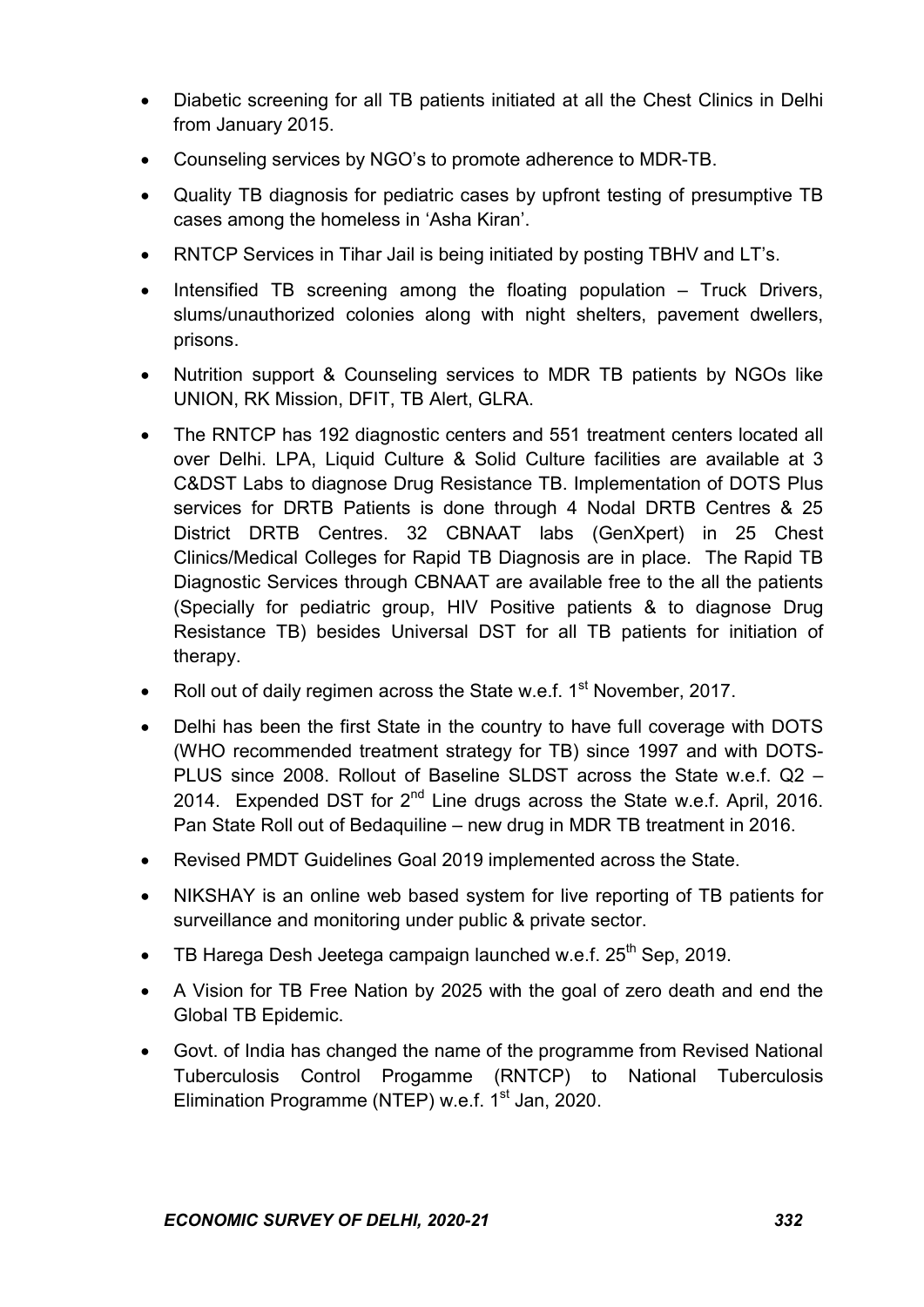| <b>Statement 16.16</b>                  |
|-----------------------------------------|
| <b>PERFORMANCE OF DELHI STATE RNTCP</b> |

| <b>Indicator</b>                      | 2011   | 2012   | 2013   | 2014   | 2015   | 2016   |
|---------------------------------------|--------|--------|--------|--------|--------|--------|
| Total number of patients put on       | 51,645 | 52006  | 50728  | 54037  | 55582  | 57967  |
| treatment                             |        |        |        |        |        |        |
| New Infectious patients put on        | 13770  | 13982  | 12969  | 13704  | 14197  | 14840  |
| treatment                             |        |        |        |        |        |        |
| Conversion rate from infectious       | 90 %   | 90%    | 89%    | 89%    | 90%    | 90%    |
| to non infectious status at three     |        |        |        |        |        |        |
| months of treatment                   |        |        |        |        |        |        |
| (Target 90%)                          |        |        |        |        |        |        |
| rate of new<br>Case detection         | 85%    | 86%    | 80%    | 80%    | 83%    | 87%    |
| infectious patients                   |        |        |        |        |        |        |
| (Universal Coverage)                  |        |        |        |        |        |        |
| Case detection rate of all types      | 118%   | 128%   | 118%   | 122%   | 122%   | 125%   |
| of TB patients                        |        |        |        |        |        |        |
| (Universal Coverage)                  |        |        |        |        |        |        |
| rate<br><b>Success</b><br>(cure<br>÷. | 86%    | 86%    | 86%    | 85%    | 86%    | 87%    |
| completion) of<br>new<br>smear        |        |        |        |        |        |        |
| positive (Target 90%)                 |        |        |        |        |        |        |
| Death Rate (Target < 5%)              | 3%     | 2.7%   | 2.6%   | 3.5%   | 3%     | 2.6%   |
| Default Rate (Target < 5%)            | 4.5%   | 4.4%   | 5%     | 5.7%   | 5%     | 5%     |
| Failure Rate (Target < 5%)            | 4%     | 4.1%   | 3%     | 2.7%   | 2%     | 2.3%   |
| Number of persons saved from          | 9690   | 9776   | 9486   | 9875   | 10600  | 11280  |
| death                                 |        |        |        |        |        |        |
| Number of persons prevented           | 507310 | 513839 | 480501 | 523407 | 526435 | 552826 |
| from getting infected with TB         |        |        |        |        |        |        |

Source – Dte of Health Services (DHS), GNCTD.

#### Statement- 16.16 PERFORMANCE OF DELHI STATE RNTCP

| <b>Indicator</b>                             | 2017         | 2018         | 2019    |
|----------------------------------------------|--------------|--------------|---------|
| TB Patients Notified from Public Sector      | 60772        | 76182        | 79828   |
| <b>Annual TB Notification Rate (Public)</b>  | 332 per lakh | 414 per lakh | 434 per |
|                                              |              |              | lakh    |
| TB Patients Notified from Private Sector     | 5121         | 15561        | 28088   |
| <b>Annual TB Notification Rate (Private)</b> | 28 per lakh  | 84 per lakh  | 153 per |
|                                              |              |              | lakh    |
| % of Pulmonary TB Patients                   | 58%          | 56%          | 58%     |
| % of Extra Pulmonary TB Patients             | 42%          | 44%          | 42%     |
| % of New TB Patients                         | 86%          | 84%          | 86%     |
| % of Previously Treated TB Patients          | 14%          | 16%          | 14%     |
| % of Microbiologically Confirmed Cases       | 43%          | 45%          | 52%     |
| % of Clinically diagnosed cases              | 57%          | 55%          | 48%     |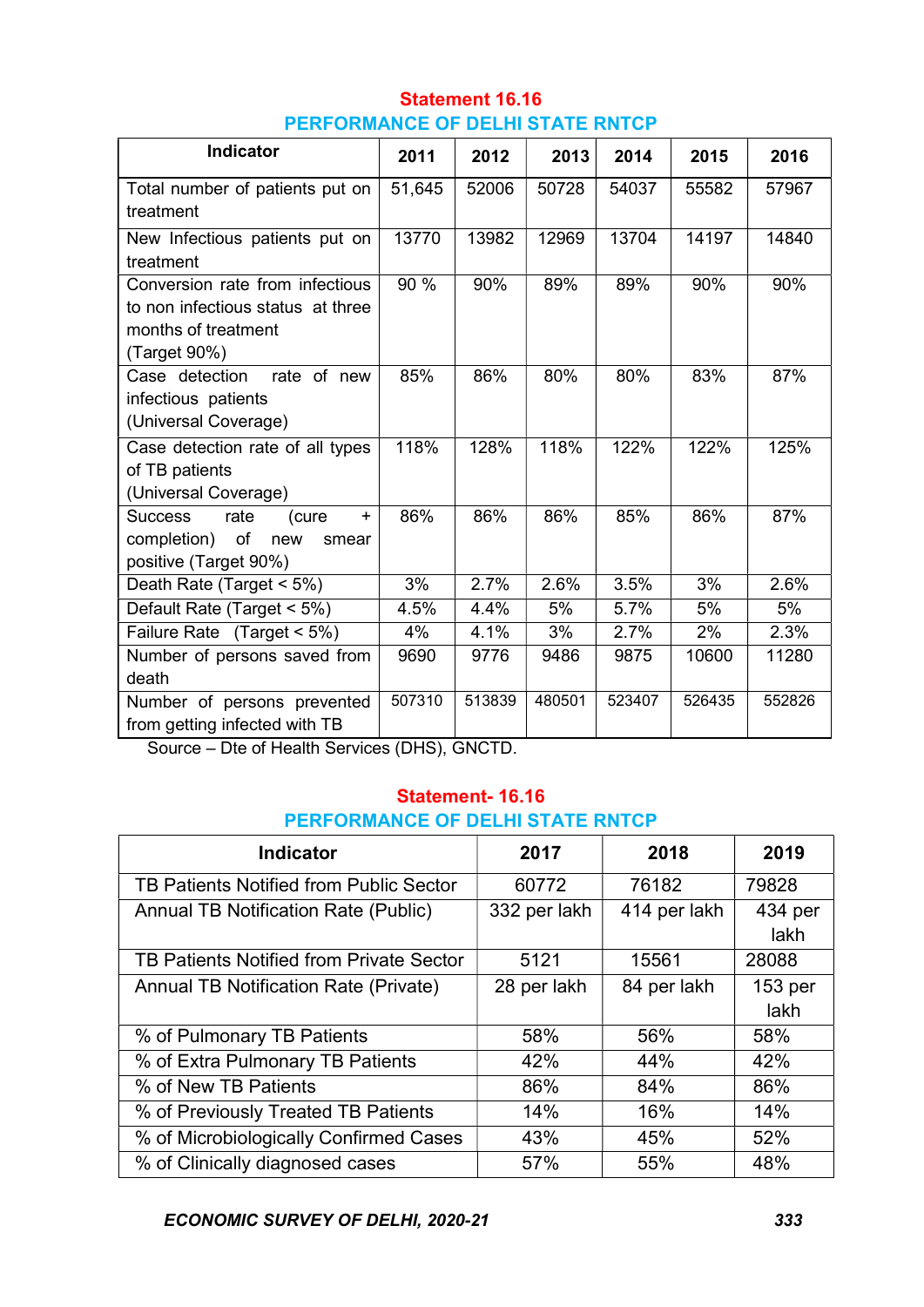| <b>Indicator</b>                         | 2017 | 2018 | 2019 |
|------------------------------------------|------|------|------|
| Success Rate of Microbiologically        | 85%  | 86%  | 86%  |
| <b>Confirmed New TB Patients</b>         |      |      |      |
| <b>Success Rate of Microbiologically</b> | 71%  | 72%  | 73%  |
| <b>Confirmed Previously Treated TB</b>   |      |      |      |
| <b>Patients</b>                          |      |      |      |
| Success Rate of Clinically diagnosed     | 94%  | 94%  | 95%  |
| <b>New TB Patients</b>                   |      |      |      |
| Success Rate of Clinically diagnosed     | 88%  | 88%  | 89%  |
| <b>Previously Treated TB Patients</b>    |      |      |      |

Source – Dte. of Health Services (DHS), GNCTD

#### Statement- 16.16 (1) NEW INDICATORS BY GOVT. OF INDIA TO MONITOR PROGRAMME PERFORMANCE

| <b>Indicator</b>                                            | 2020 (Upto 30th<br>Sep, 2020) |
|-------------------------------------------------------------|-------------------------------|
| TB Patients Notified from Public Sector                     | 46334                         |
| % of Target achieved in TB Notification (Public)            | 77%                           |
| TB Patients Notified from Private Sector                    | 19256                         |
| % Target achieved in TB Notification (Private)              | 85%                           |
| % TB Notified Patients with known HIV Status (Public)       | 75%                           |
| % TB Notified Patients with known HIV Status (Private)      | 27%                           |
| % TB Notified Patients with UDST Done (Public)              | 58%                           |
| % TB Notified Patients with UDST Done (Private)             | 46%                           |
| <b>Treatment Success Rate (Public)</b>                      | 74%                           |
| <b>Treatment Success Rate (Private)</b>                     | 46%                           |
| % of Eligible Beneficiaries paid under Nikshay Poshan Yojna | 42%                           |
| % of Diagnosed MDR patients initiated on treatment          | 79%                           |

#### 29. Indian System of Medicine (ISM) and Homeopathy

 To promote Indian System of Medicine (ISMH), a separate Department of ISM set up in May 1996 in order to promote indigenous systems of medicines /therapies utilizing herbal medicines and System of Homeopathy. In 2013 it was renamed as Dte of AYUSH (Ayurveda, Yoga & Naturopathy, Unani, Siddha, Sowa-Rigpa & Homeopathy). Following are the major functions of the Directorate of AYUSH.

 To provide best healthcare facilities through a network of 163 dispensaries spread across Delhi providing Ayurveda, Unani and Homoeopathy treatment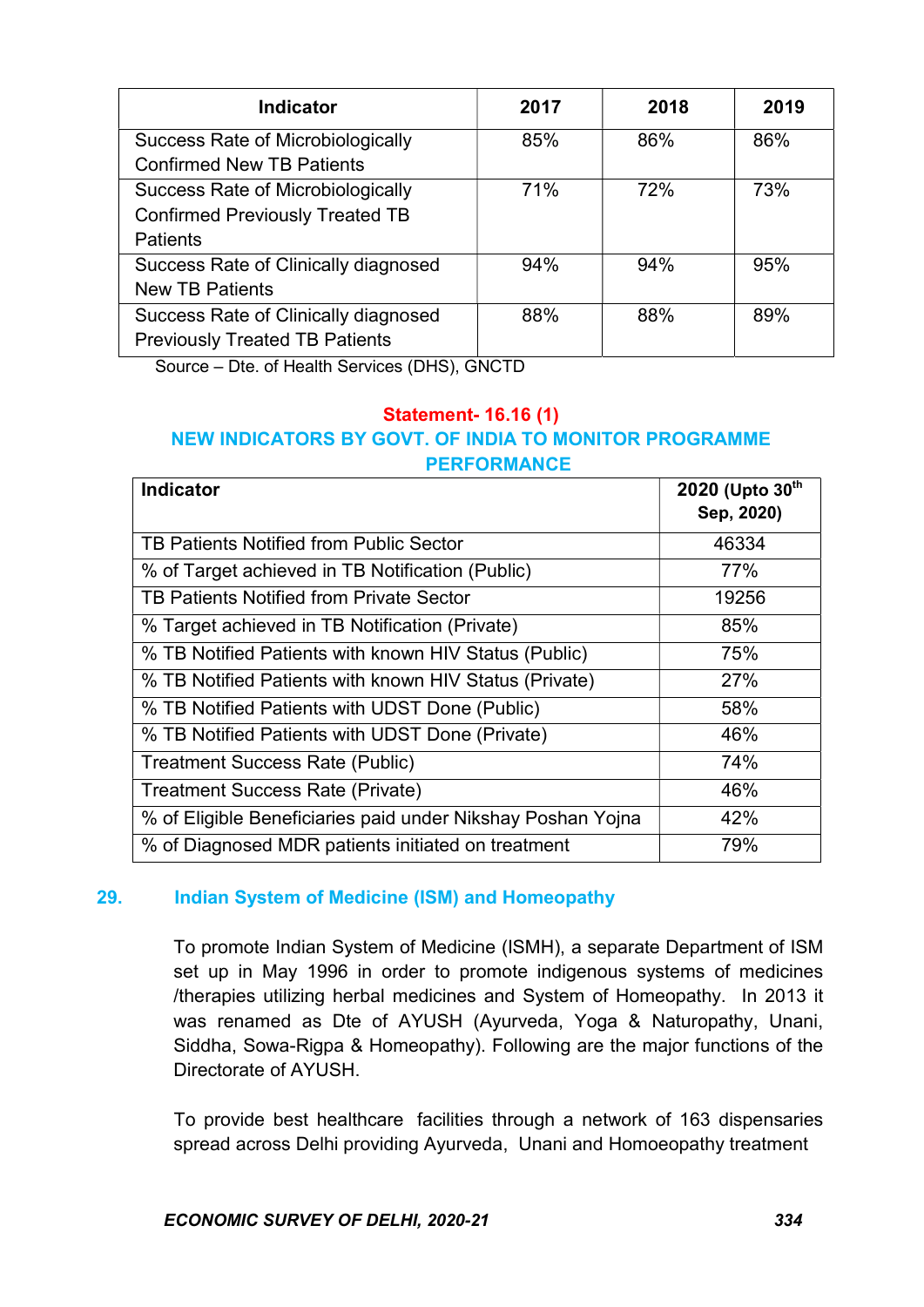- Quality and value based education in Ayurveda, Unani and Homoeopathy through undergraduate and postgraduate courses at four educational institutes
- Licensing and regulation under Drugs & Cosmetics Act and Drugs & Magic Remedies (Objectionable advertisement) Act of Ayurveda and Unani Medicines
- Registration of practitioners of Ayurveda, Unani and Homoeopathy
- To create awareness among masses about strengths of AYUSH systems through school education programmes, media campaigns and participation in various health programmes

### 30. Important steps taken by Govt. of NCT of Delhi in respect of functioning of AYUSH are as follows

- After creation of separate Deptt/ Directorate of Indian Systems of Medicine & Homeopathy by the Govt. of NCT of Delhi in 1996, the Drug Control Cell of Ayurvedic and Unani Medicine has been transferred to this Directorate from the Drug Control department in 1997. Assistant Drug Controller (Ayurveda) and Assistant Drug Controller (Unani) have been notified as the Licensing Authority for A&U Drugs. At the moment, 2 Drug Inspectors (Ayurveda) and 1 Drug Inspectors (Unani) assist the Licensing Authority (ISM). Total 91 regular AYUSH manufacturing units are there out of which 69 Ayurvedic units, 22 regular Unani units, 10 regular combined A&U units and 2 Ayurvedic loan licensed and 1 Unani loan licensed units are licensed as on 01-9-2016.
- The government has taken over Dr. B.R.Sur Homeopathic College where degree courses have already been started with an intake of 50 students. 50 beds for indoor patients have also been commissioned in this hospital. Besides OPD services, facilities of x-ray, laboratory services and ultrasound also available.
- The government has also taken over the management of the Ayurvedic and Unani Tibbia College & Hospital in 1998 under Delhi Tibbia College (Takeover) Act 1998. This college is affiliated to Delhi University is imparting BAMS and BUMS degree and have admission capacity of 88 seats (44 for BAMS & 44 for BUMS) for students. This institute is also running post graduate courses in Ayurveda & Unani in the subjects Kayachikitsa, Sharir and Moalijat respectively along with 300 beds indoor facility. A new separate block of 60 bedded maternity in A&U Tibbia College has started functioning.
- Delhi Homeopathic Anusandhan Parishad has been set up to promote research activities. Similarly, Examining Body for paramedical training for Bhartiya Chikitsa also set up as an autonomous body for holding exams for paramedical training and preparing course of study for such exams a nursing care, panch karma etc.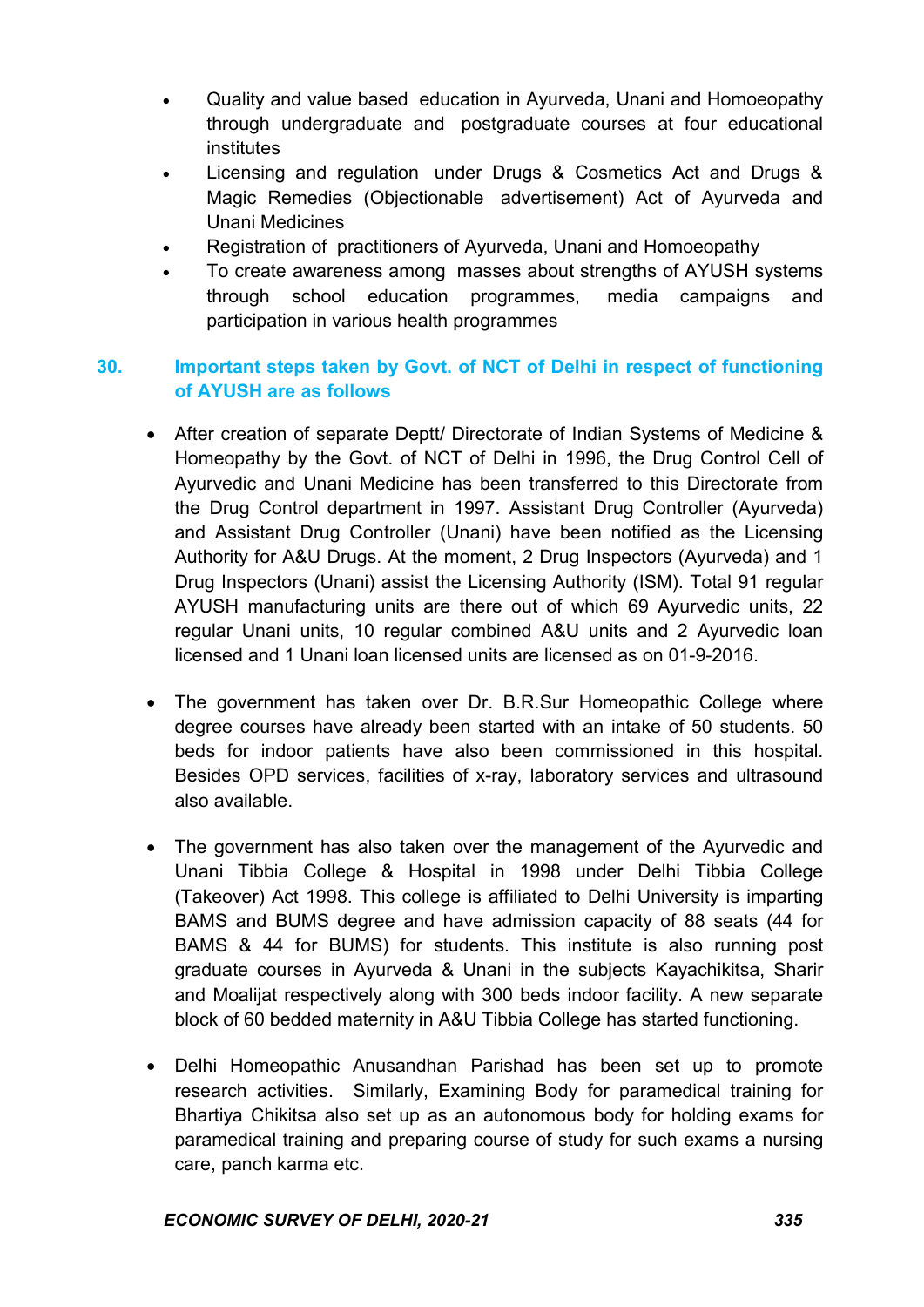- Nehru Homeopathic Medical College and hospital is imparting BHMS Degree and have a capacity of 100 seats. This institute has 100 beds indoor facility for the homeopathic treatment of chronic patients. Post Graduate course have also been introduced in this institute.
- Ch. Bharam Prakesh Ayurvedic Charak Sansthan at Khera Dabur is an autonomous Ayurvedic Medical College and Hospital under the GNCTD. The 1<sup>st</sup> batch of Ayurveda Medical College started with the sanctioned capacity of 100 seats. 210 bedded hospital attached to the Sansthan is providing health care facilities through its experienced and qualified Doctors.

Based on findings of  $71<sup>st</sup>$  Round of NSS (State Sample) – Social Consumption of Health (Jan- July 2014), out of total ailing persons in Delhi, about 9.86% persons opted for AYUSH treatment. In rural 19.82% persons opted for AYUSH in comparison to 9.48% persons in urban. As per recent reports of NSSO (2017-18) Govt. of India, around 4% of treated ailments involved treatment from AYUSH.

### 31. DELHI STATE HEALTH MISSION

- 31.1 Delhi has one of the best health infrastructures in India, which is providing primary, secondary & tertiary care. Delhi offers most sophisticated & state of the art technology for treatment and people from across the states pour in to get quality treatment. In spite of this, there are certain constraints & challenges faced by the state. There is inequitable distribution of health facilities as a result some areas are underserved & some are un-served. Thereby, Delhi Govt. is making efforts to expand the network of health delivery by opening Seed PUHCs in un-served areas & enforcing structural reforms in the health delivery system.
- 31.2 Delhi State Health Mission implements the following National Health Programs:-
	- 1. Reproductive, Maternal, Newborn, Child and Adolescent Health
		- $\bullet$  RMNCH + A
		- Mission Flexipool
		- Immunization
		- Iodine Deficiency Disorder

#### 2. National Urban Health Mission (NUHM)

- Structural strengthening
- Human Resource gap filling and management structures
- Engaging with Communities through ASHA / Rogi Kalyan Samitis Mahilla Arogya Samitis )
- HMIS and IT initiatives
- National Quality Assurance Program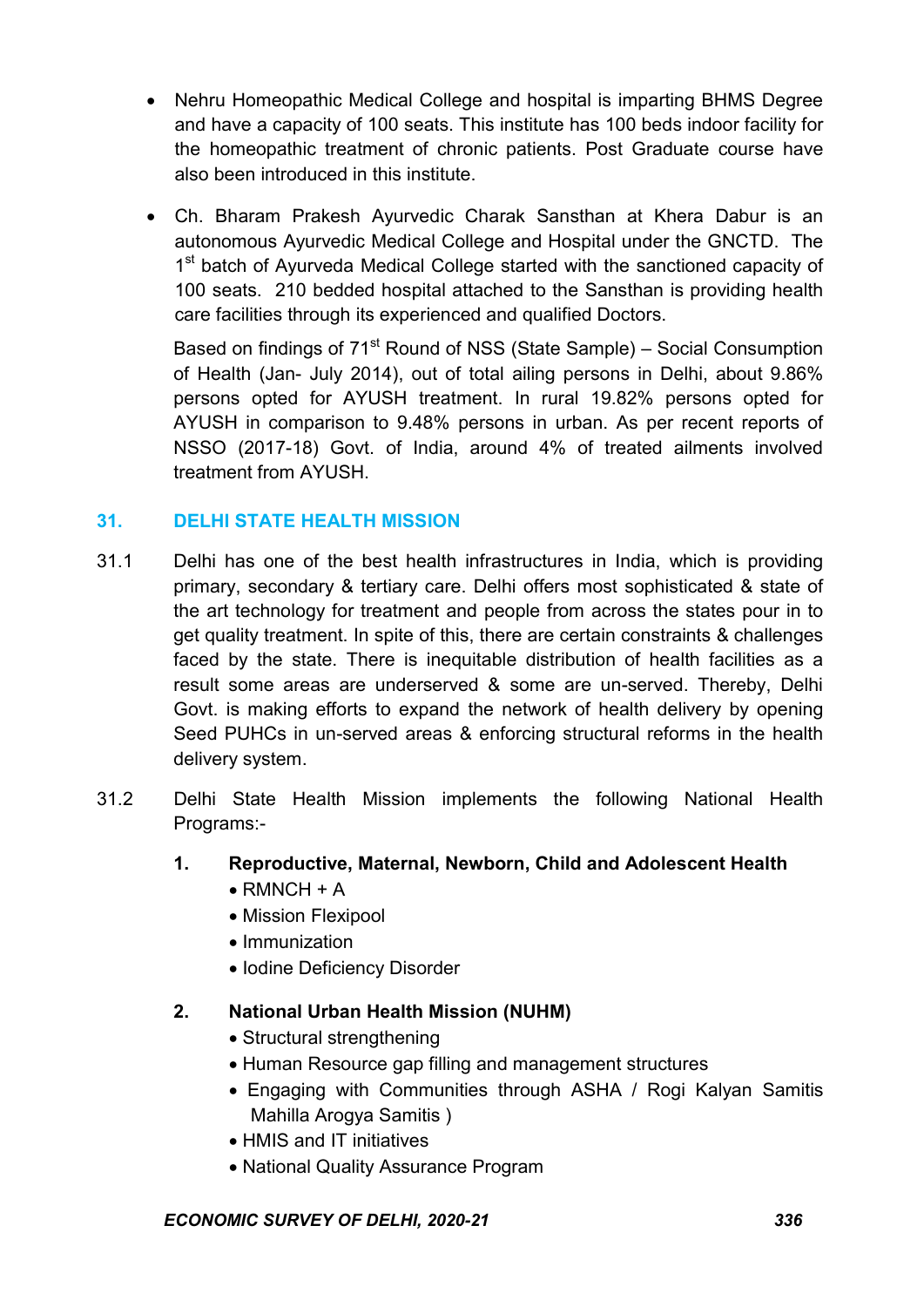### 3. Communicable Disease Programme:-

- Integrated Disease Surveillance Project
- National Leprosy Eradication Program
- National Vector Borne Disease Control Program
- Revised National Tuberculosis Control Program

### 4. Non-Communicable Disease Programme:-

- National Program for Prevention and Control of Cancer, Diabetes,
- Cardiovascular Diseases and Stoke (NPCDCS)
- National Program for Control of Blindness (NPCB)
- National Mental Health Program (NMHP)
- National Programme for Health Care of the Elderly (NPHCE)
- National Programme for Prevention and Control of Deafness (NPCCD)
- National Tobacco Control Programme (NTCP)
- National Oral Health Programme (NOHP)
- National Programme for Palliative Care (NPPC)
- National Programme for Prevention & Management of Burn Injuries (NPPMBI)
- 31.3 State Program Management Unit and 11 District Program Management Units implement these programs as per approval of the State Program Implementation Plan received from Govt. of India.

#### Some key achievements:

- (a) Coverage of un-served / underserved areas: Almost all the un-served / underserved areas have been identified across the State. 60 Seed Primary Urban health Centres (PUHCs) have been set up under this initiative.
- (b) Mobile Dental Clinics: Operationalization of 2 Mobile Dental Clinics & 4 Mobile Dental IEC Vans is being done by Maulana Azad Institute of Dental Sciences (MAIDS) with support of Delhi State Health Mission.
- (c) Operationalization of Ambulances: Centralized Accident Trauma Services is being supported for operationalization of 100 basic life support ambulance & 120 Patient Transport Ambulances procured through DSHM as per National Health Mission norms.
- ECONOMIC SURVEY OF DELHI, 2020-21 337 (d) Health Management Information System (HMIS): Dedicated web portal for capturing all Public health / indicator based information from the end source and generate reports /trends to assist in planning and monitoring activities. Data generated at facility level is captured on this web based portal on monthly basis. At present, the Delhi Government, MCD, CGHS & ESI, NDMC, Autonomous, NGO & other health facilities (dispensaries & hospitals) are reporting on HMIS on monthly basis. In addition some private hospitals and nursing homes are also reporting on HMIS Portal. The performance of health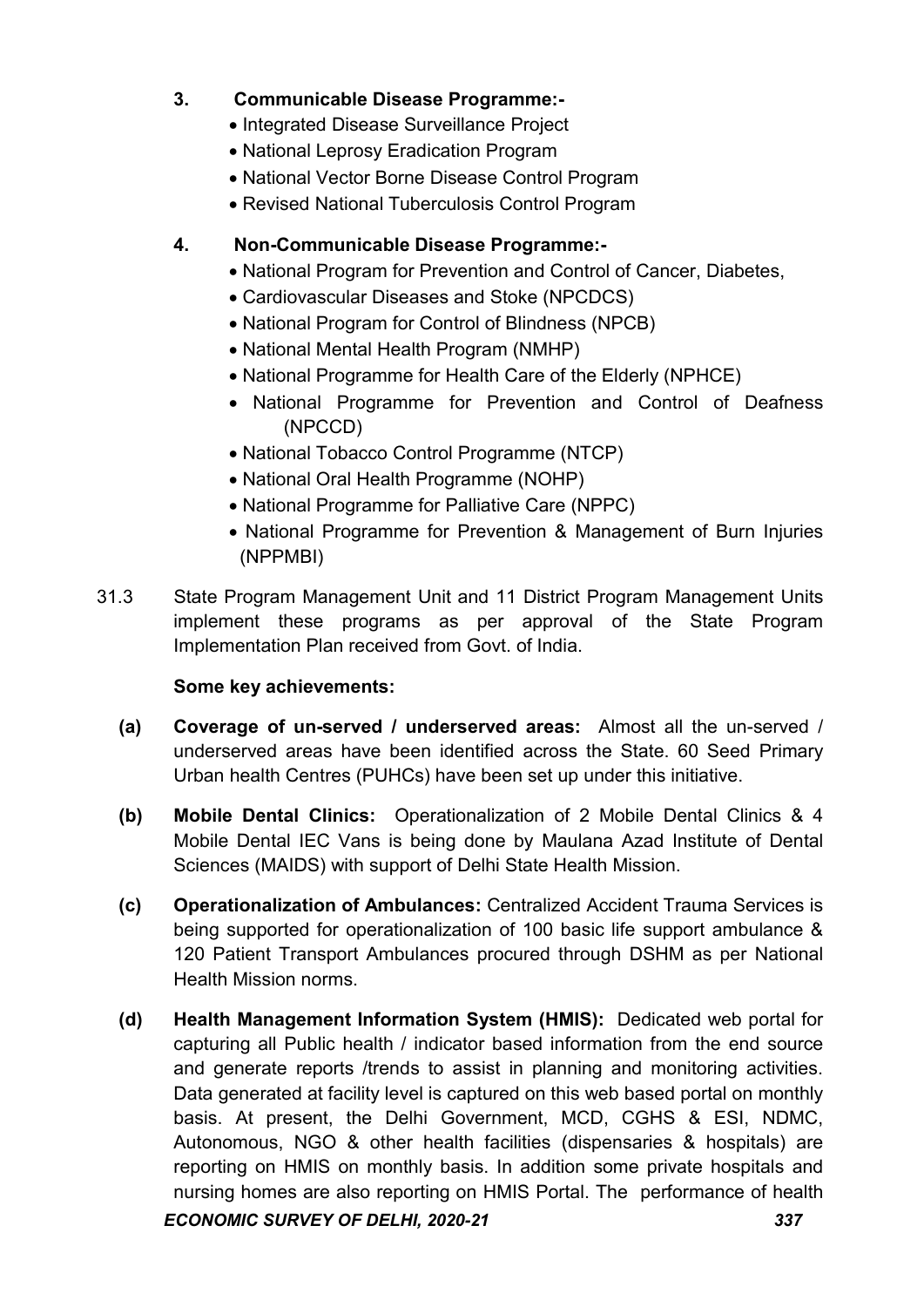care services is being utilized by various departments of State and GOI for monitoring and planning health policies and strategies.

#### (e) Community Processes

ASHA: The health care delivery system is linked to the community with the help of Accredited Social Health Activists (ASHAs). These are motivated women volunteers who are selected as per defined guidelines in a decentralized manner. One ASHA is selected for every 1500-2500 population (300 to 500 households). At present State has 5998 ASHAs in place distributed across the eleven districts in the vulnerable areas (Slums, JJ Clusters, unauthorized colonies and resettlement colonies).

These ASHAs have been trained in knowledge and skills required for mobilizing and facilitating the community members to avail health care services. They also provide the home based care for mothers and newborns identify and help the sick individuals for prompt access of the available health services. They also help in field level implementation of National Health Programs, facilitate checkup of senior citizens. These ASHAs are paid incentives as per their performance. They are monitored and paid with the help of a web based IT Platform created by the State. Delhi is the first State which had operationlised such a comprehensive IT Platform for ASHA Scheme. Their contribution has helped in betterment of health indicators, especially the maternal and family planning indicators. Also the activities like cataract surgeries have also picked up.

 In order to ensure quality in trainings, they are undergoing an accreditation process through written and oral exams being conducted by NIOS as the guidelines of Government of India.

 (f) Implementation of National Quality Assurance program in all health Facilities: Realizing the importance of Quality Assurance and Quality improvement, NQAP has been rolled out. This includes setting up of State QA Cell and district level structure. Quality teams have been constituted in all hospitals and quality circles formed in all primary healthcare facilities. Trainings have been imparted. Assessors have been trained.

SOPs have been drafted for major departments of the hospitals. Preparation of SOPs for Primary healthcare facilities is underway. The patient satisfaction assessment has been institutionalized in twenty GNCTD hospitals through Mera Aspataal initiative.

Under DSHM, hospitals are provided funds to fill up gaps identified in the process of quality assurance. The process of assessment of compliance with the National Quality Assurance standards is being undertaken for identified hospitals. Five hospitals had undergone a national level assessment. Out of